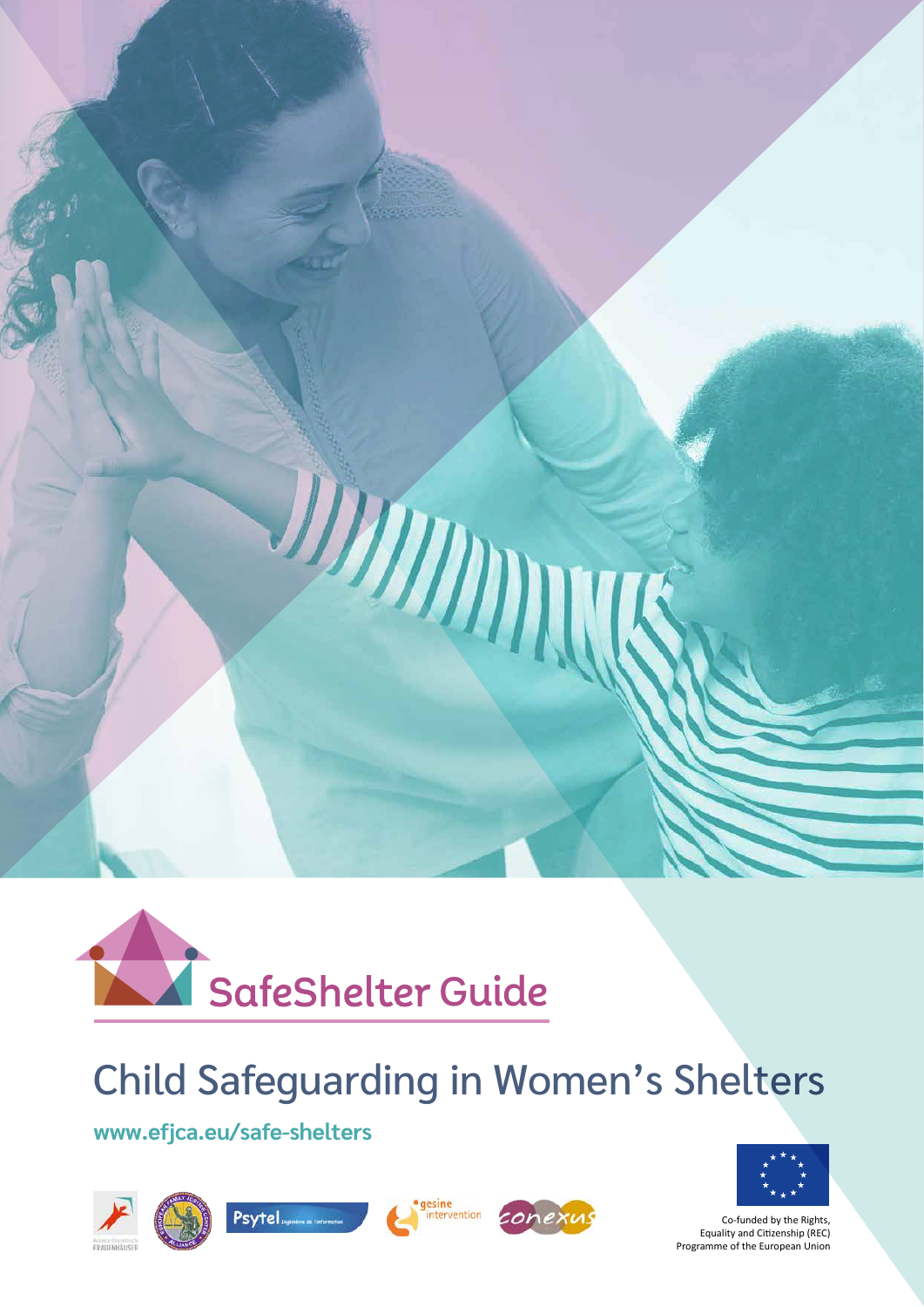The SafeShelter Guide draws on a needs analysis performed at the start of the project via interviews conducted with 41 children and 60 mothers temporarily residing in shelters as well as 89 staff working in women's shelters. These key target groups were asked about how they perceive child safeguarding and what recommendations they have for improving it in shelters. The Guide is aligned with European and international legally binding instruments as well as relevant Council of Europe policies, recommendations and guidelines, including the United Nations Convention on the Rights of the Child (UNCRC), 1989; the Convention for the Protection of Human Rights and Fundamental Freedoms (ECHR), ETS No. 5, 1950; the Council of Europe Convention on preventing and combating violence against women and domestic violence (Istanbul Convention), CETS No. 210, 2011; and the Council of Europe Strategy for the Rights of the Child (2016–2021).

The target group of this Guide are all women's shelter staff who have children residing in the shelter, as well as all professionals and agencies they work with in order to safeguard children. The Guide includes research and experience drawn from the SafeShelter project and incorporates feedback from children, their mothers residing in shelters in 6 EU countries involved in the project activities, in addition to staff working in the shelters.

The photos in the Guide are purchased and persons depicted are not associated with the topic of child safeguarding.

Two Advisory Board members also provided their expertise in the writing of the Guide. Vijay Baskar is Senior Child Safeguarding Adviser at Keeping Children Safe, an independent not-for-profit created to develop internationally recognized child safeguarding standards to ensure that all organizations working directly for and with children have comprehensive safeguarding measures in place. Medina Johnson is CEO of IRISi, a social enterprise established to promote and improve the healthcare response to gender-based violence (**[irisi.org](https://irisi.org)**).

The Guide also includes open source content freely available from Keeping Children Safe: **[keepingchildrensafe.global](https://www.keepingchildrensafe.global/)**.



Authors: SafeShelter Project Consortium, **[www.efjca.eu/safe-shelters](https://www.efjca.eu/safe-shelters)** The project team is composed of the Austrian Women Shelter Network as project coordinator, and the partners are Psytel (France), Gesine (Germany), Conexus (Spain) and the European Family Justice Center Alliance (EFJCA). Editor: Mathilde Sengoelge Graphic Design: Monika Medvey Photos: shutterstock Copyright: SafeShelter Consortium Year and place of publication: 2021, Vienna, Austria

This publication has been produced with the financial support of the Rights, Equality and Citizenship Programme (REC) Programme of the European Union. The contents of this publication are the sole responsibility of the SafeShelter project and can in no way be taken to reflect the views of the European Commission.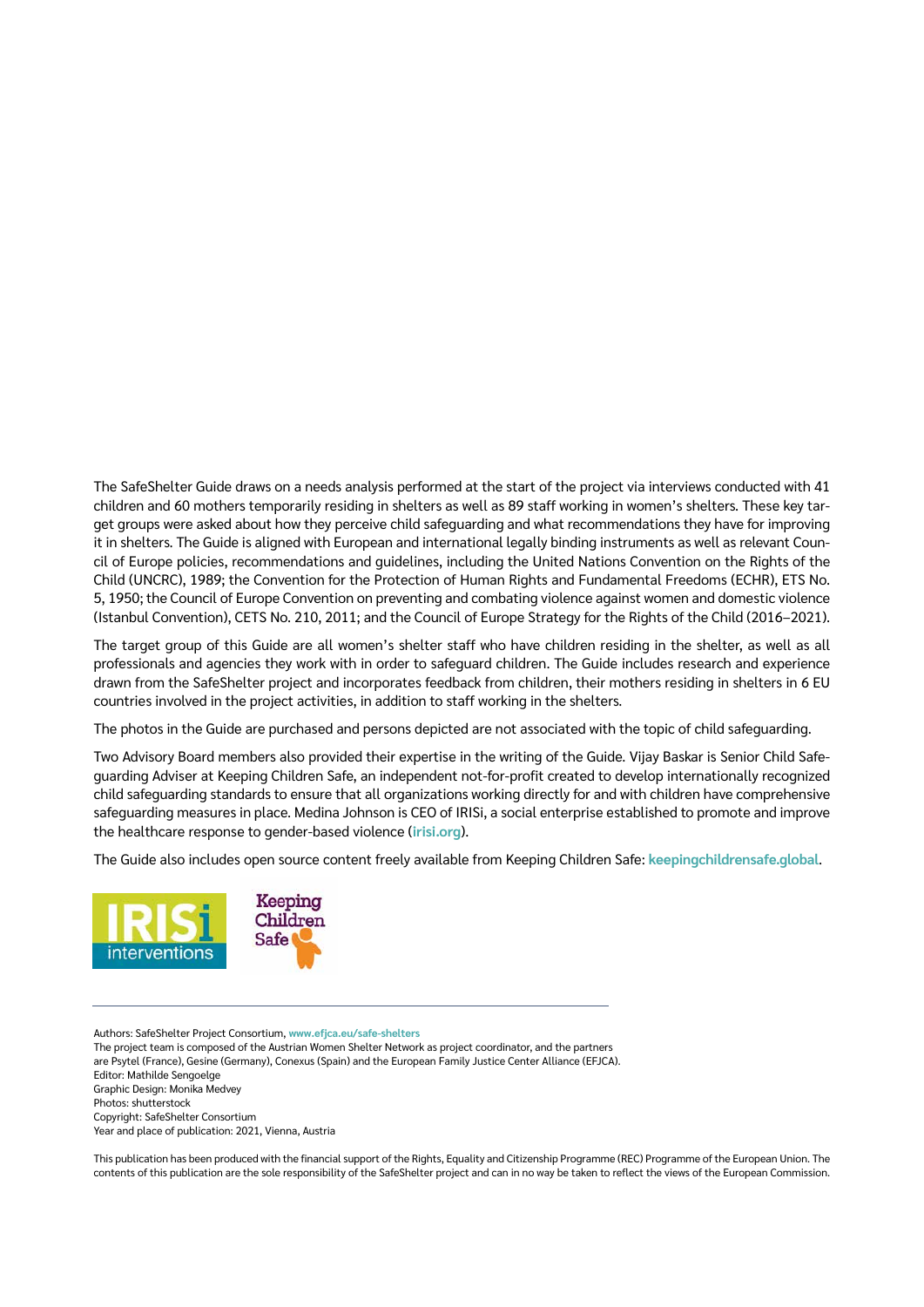

# Child Safeguarding in Women's Shelters

**[www.efjca.eu/safe-shelters](https://www.efjca.eu/safe-shelters/)**

# Table of Contents

| Part I. Introduction                                                       | 4  |  |  |
|----------------------------------------------------------------------------|----|--|--|
| Who is the SafeShelter Guide for?                                          |    |  |  |
| Purpose of the SafeShelter Guide                                           |    |  |  |
| Supportive role of shelter staff towards children                          |    |  |  |
| Learning objectives of the Guide                                           |    |  |  |
| Part II. Child safeguarding issues in shelters and recommendations         | 7  |  |  |
| Why focus on child safeguarding in shelters?                               |    |  |  |
| Two guiding principles of child safeguarding                               |    |  |  |
| Recommendations for child safequarding and responding to risks in shelters | 9  |  |  |
| Part III. Child safeguarding policies for shelters                         | 22 |  |  |
| Why have a child safeguarding policy in a shelter?                         |    |  |  |
| Advantages of a shelter specific policy                                    |    |  |  |
| How to write a child safeguarding policy in 4 steps                        |    |  |  |
| <b>Part IV. Resources</b>                                                  | 29 |  |  |
| Resource 1. Child safeguarding self-assessment tool                        | 29 |  |  |
| Resource 2. Examples of child safeguarding policies                        |    |  |  |
| Resource 3. Child safeguarding policy implementation plan                  |    |  |  |
| Resource 4. Child safeguarding training agenda                             |    |  |  |
| Resource 5. Recruitment of shelter staff with focus on child safeguarding  |    |  |  |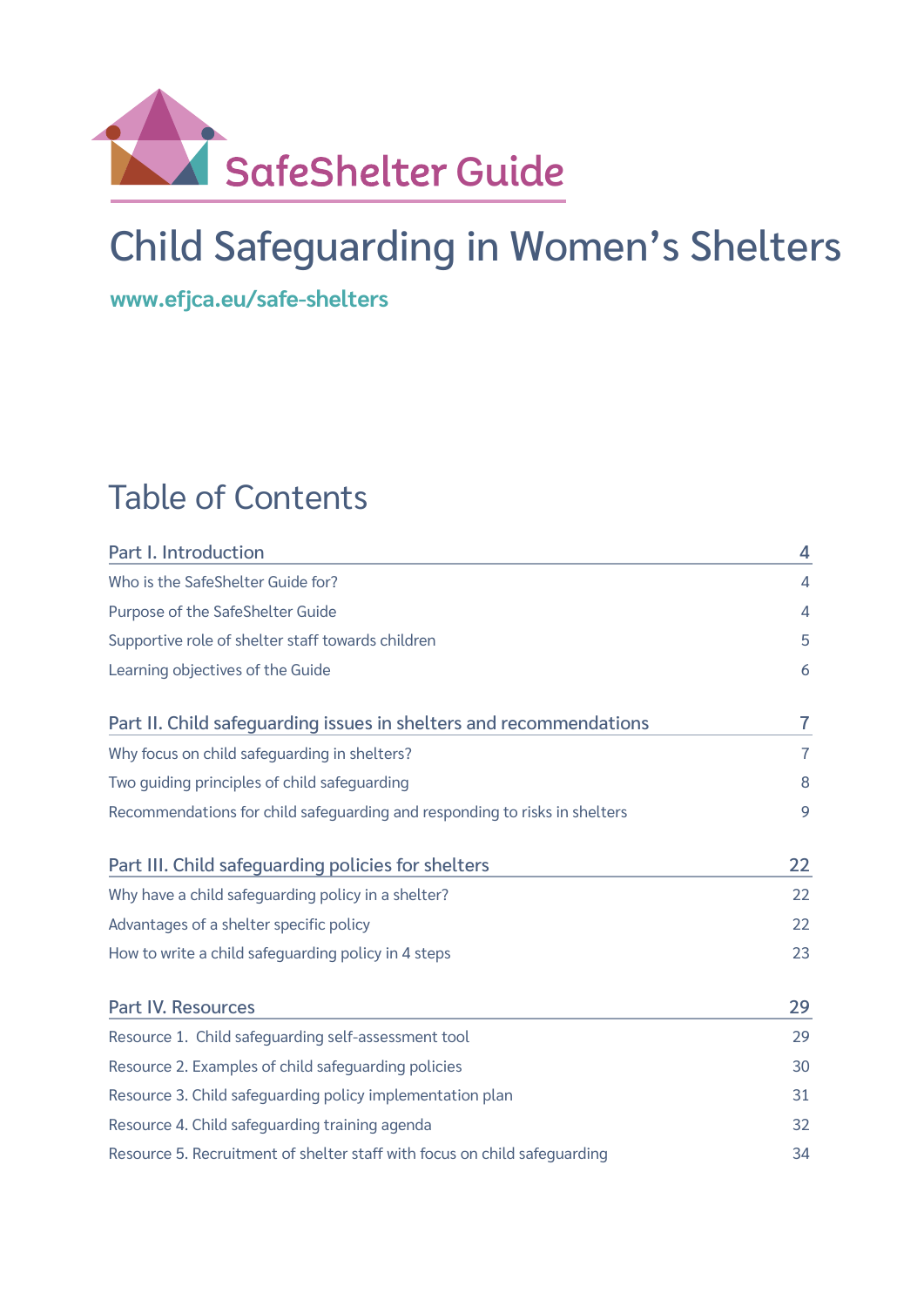<span id="page-3-0"></span>

# Part I. Introduction

# **Who is the SafeShelter Guide for?**

The SafeShelter Guide has been developed to assist staff of women's shelters who offer (crisis) care to female victims of gender-based violence and their children. The Guide is directed to these professionals and the collaborating services and agencies they work with, who are committed to keeping children in their shelters safe and protect them from all forms of violence.

# **Purpose of the SafeShelter Guide**

This is a reference document that readers can use when they need guidance on various aspects of child safeguarding in women's shelters, with the best interests of the child as the focus. The shelter staff can use the guide to support with developing and using their child safeguarding policy to improve the wellbeing of children in their care. This is best practice in all shelters.

The Guide is divided into different sections based on the topics discussed, so readers can directly go to specific sections that are relevant. It is drafted in a way that its provisions apply equally to protecting both girls and boys who may experience or witness any form of violence and thus be in need of support.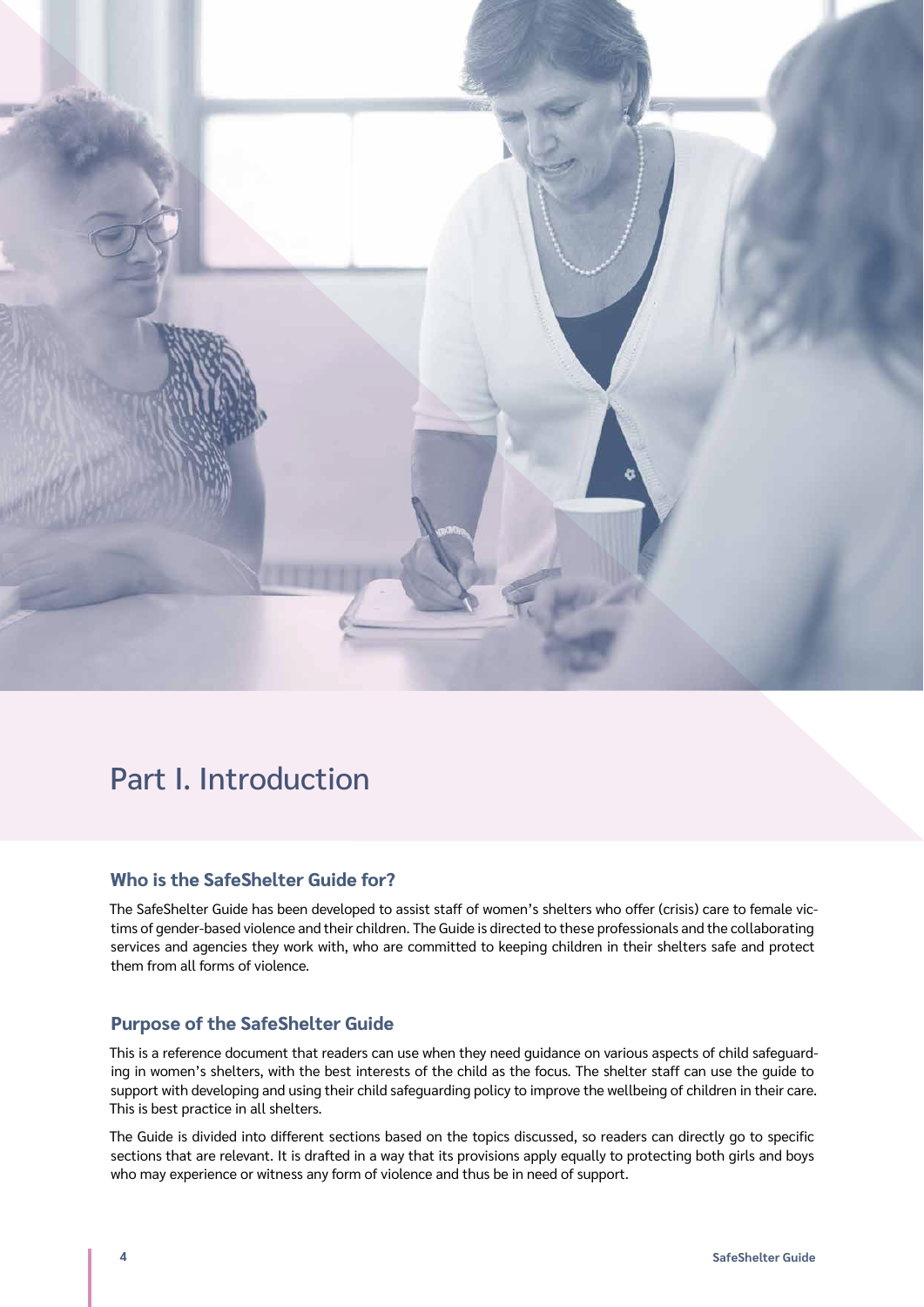#### <span id="page-4-0"></span>**Key terms and facts**

**Child:** For the purposes of this guide, the definition of a child, based on Article 1 of the United Nations Convention on the Rights of the Child is any person below the age of eighteen years. Children are independent legal entities and can independently exercise the rights to which they are entitled.

**Child safeguarding:** take appropriate measures to ensure that staff, experts, contracted third parties, operations, projects and programmes do not harm children, meaning protect children from violence and promote their best interest. This means that children's exposure to violence is minimized and any concerns about children's safety are reported to the appropriate authorities and appropriate support is provided for the children involved. Furthermore, safeguarding also refers to strengthening children's resilience in the face of risky or violent situations.

**Violence against children:** all forms of violence against persons under 18 years of age perpetrated by parents or other caregivers, peers or strangers. It can include physical, sexual and emotional violence and neglect as well as witnessing violence. Children temporarily living in shelters are often victims of gender-based violence within domestic or family violence.

**Facts on violence to children from the [WHO Global status report on preventing violence against](https://www.who.int/teams/social-determinants-of-health/violence-prevention/global-status-report-on-violence-against-children-2020)  [children 2020](https://www.who.int/teams/social-determinants-of-health/violence-prevention/global-status-report-on-violence-against-children-2020):**

- 1 out of 2 children between the ages of 2 and 17 years suffer some form of violence each year worldwide, resulting in deaths, disabilities and trauma
- 1 in 4 children under 5 years of age worldwide live with a mother who is a victim of intimate partner violence
- ¡ Violence against children has many acute and long-term consequences: increased risk of mental illness and anxiety disorders, high-risk behaviours, chronic diseases and social problems including problems in school and risk of being involved in acts of violence and crime

**Convention on Preventing and Combating Violence Against Women and Domestic Violence (Istanbul Convention)** calls for measures protecting women and children from all forms of violence, in particular domestic violence of all forms of expression, to be implemented and observed by all authorities.

- Articles 22 and 26 call for specialized support for children in shelters based on their needs, including age-appropriate psycho-social counselling and respect for the best interests of the child.
- ¡ Article 23 calls for all Member States to take the necessary legislative or other measures to provide for the setting‐up of appropriate, easily accessible shelters in sufficient numbers to provide safe accommodation for and to reach out pro-actively to victims, especially women and their children.
- Article 31 calls for Parties to take the necessary legislative or other measures to ensure that the exercise of any visitation or custody rights does not jeopardise the rights and safety of the victim or children.

# **Supportive role of shelter staff towards children**

Shelter staff are able to play a crucial role in keeping children and their mothers residing in shelters safe as well as providing them with a feeling of safety.



*"I give training to children and mothers focusing on different topics, for example what living in a violent relationship means; how to deal with fear/stress; how to feel happy and how to build hope. I see what all these training programmes are doing with mothers and children in a positive way. I see the positive change and progress they make. That's so immensely rewarding!"* ― Women's shelter staff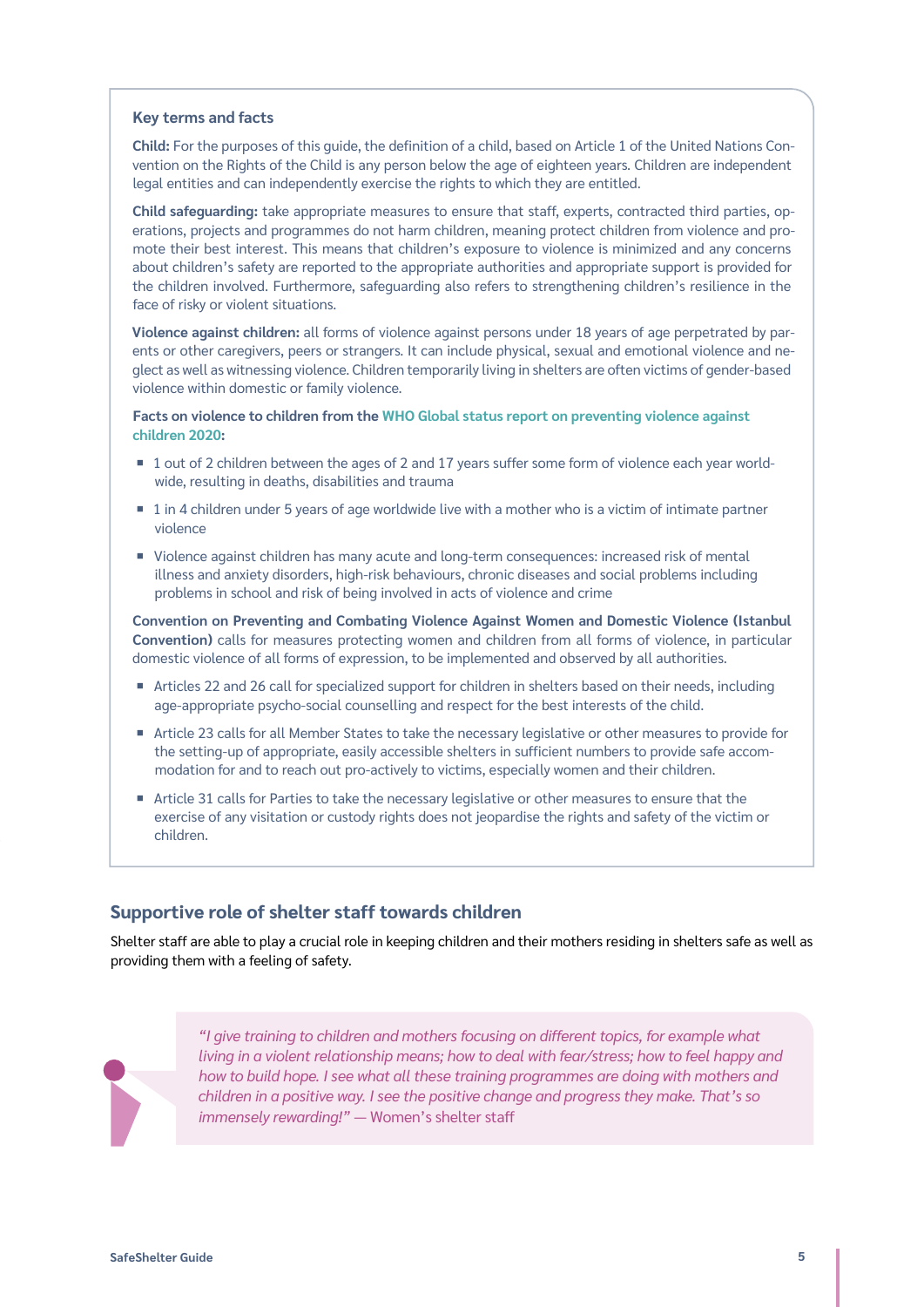#### <span id="page-5-0"></span>**The concept of safety in women's shelters refers to:**

- The safety of women and their children but also of staff and other residents of the shelter
- Children can be bystanders (witnesses) of violence against others and/or direct victims of violence themselves; at the same time however, they can also be perpetrators of violence against other residents, children or shelter staff
- A distinction between internal and external safety: external safety is more likely to be achieved through "hard" measures such as an anonymous or secret women's shelter address, camera surveillance, fences and child protection guidelines; internal safety is more likely achieved through "soft" measures such as staff providing a sense of safety, good interactions between children, mothers and women's staff, providing resources to improve feelings of safety and well-being and support for mothers to be able to care for their children safely
- Safety in terms of hard measures (such as anonymous or secret address, camera surveillance and a child safeguarding policy) and soft measures (staff providing feelings of safety or security to children, interaction between children and shelter staff to improve feelings of safety and wellbeing, support for mothers to provide safe and secure care to their children)
- The best interests of the child are always the starting point and focus, even if this is at odds with the wishes of the child's caregivers

#### **Shelter staff have the knowledge and skills to:**

- $\Box$  Provide children with a high level of physical safety and feeling of safety
- $\Box$  Understand how safety risks can happen to children by a father, mother, relative, friend or professional
- $\Box$  Understand the effects of violence/trauma in children and their relationships with mothers and fathers and how to help them overcome/reduce these effects
- $\Box$  Provide educational, preventive and interventional activities aimed at keeping children safe
- $\Box$  Support mothers to do the above

#### **Learning objectives of the Guide**

- $\Box$  Describe what child safeguarding is and why it is important in shelter settings
- $\Box$  Define risks to keeping children safe in shelters and measures to reduce these risks
- $\Box$  Understand the usefulness of child safeguarding policies for shelters and necessary components of a policy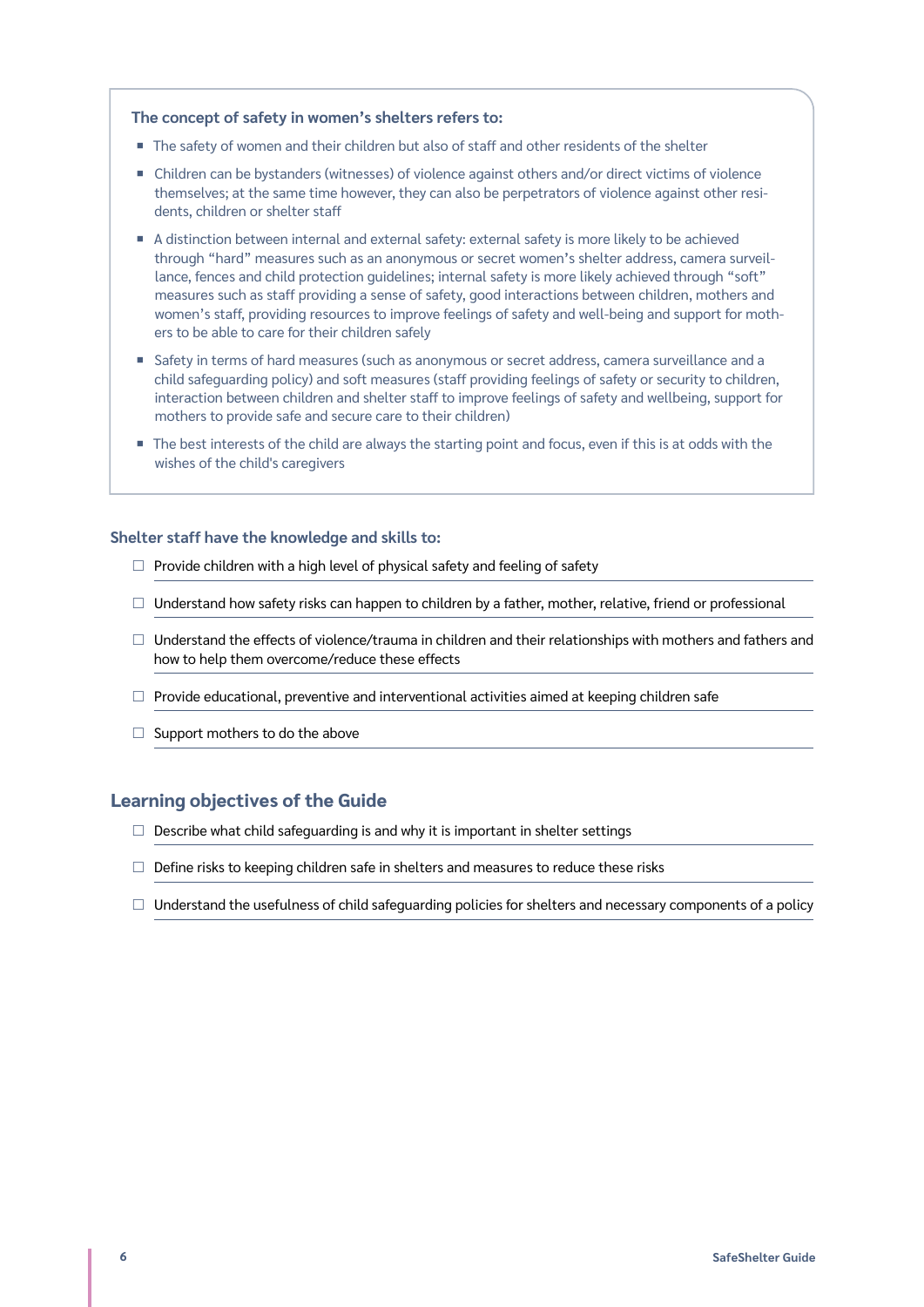<span id="page-6-0"></span>

# Part II. Child safeguarding issues in shelters and recommendations

# **Why focus on child safeguarding in shelters?**

Child safeguarding aims to protect children from violence and promote their best interest. It also refers to strengthening children's resilience in the face of risky or violent situations.

The figure below shows the different ways staff ensure the safeguarding of children: by being aware, by preventing any safety risks from occurring, by responding to any risks that do occur, and by reporting incidents in order to provide the best possible treatment care and to understand how to prevent the incident from happening again.

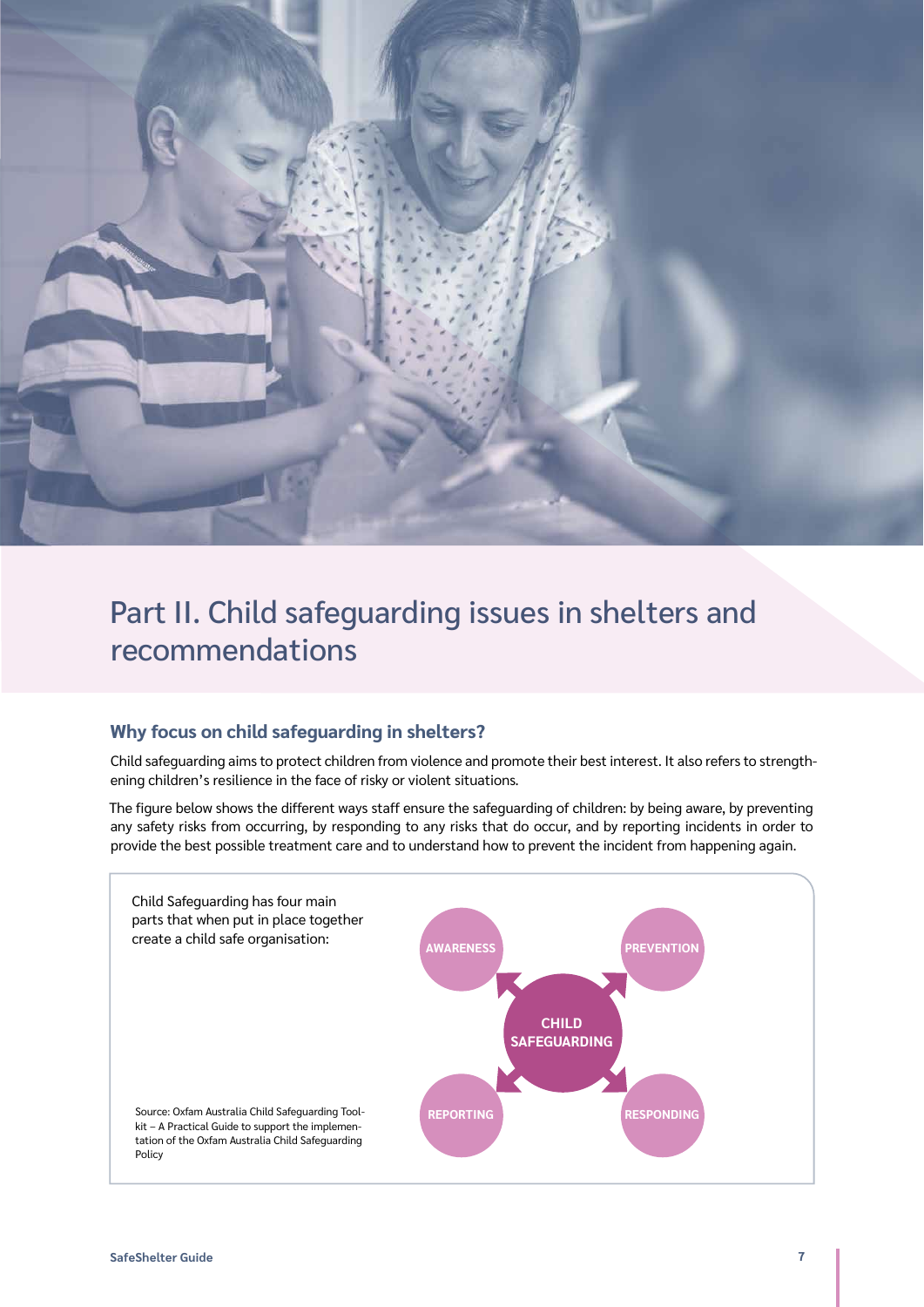<span id="page-7-0"></span>Child safeguarding includes both preventive actions to minimize the risks of violence occurring, and responsive actions to ensure that incidents which may happen are appropriately handled. This includes proactive measures that are put in place to ensure children residing in the shelter are safe. It is important to distinguish between *child safeguarding* and *child protection*, as often these terms are used to cover both areas and can be misleading.

**Child protection** in the international context describes the work being undertaken to strengthen laws, policies and systems, which are designed to protect children in a given country in his or her own family and community.

# **Two guiding principles of child safeguarding**

### **Principle 1: Protect children from all forms of violence**

- ¡ All children have equal rights to protection from violence, irrespective of their age, ethnicity, gender, religion or sexuality
- **Exery staff person has a responsibility to support the protection of children**
- ¡ Organisations have a duty of care to children with whom they work, are in contact with or who are affected by their work and operations
- ¡ Shelters have a responsibility to help their partners meet the minimum requirements on child protection and to strive to achieve best practice
- **INCT All actions on child safeguarding are taken in the best interests of the child, which are paramount**

#### **Principle 2: Respect children's rights**

- Respect the UN Convention on the Rights of the Child (Article 19.1) for Parties to take all appropriate legislative, administrative, social and educational measures to protect the child from all forms of physical or mental violence, injury or abuse, neglect or negligent treatment, maltreatment or exploitation, including sexual abuse, while in the care of parent(s), legal guardian(s) or any other person who has the care of the child. And promote its four core principles:
	- **Non-discrimination**
	- **The best interest of the child**
	- **The right to life, survival and development**
	- **Respect for the views of the child**

This translates into treating all children as individuals and according to their unique needs and identities, no matter their origin, appearance or convictions. Shelter staff working with children show respect for the child and the childlike perspective; they listen to children attentively and treat their statements, as well as their version of events, with due respect; they use non-judgmental language, no labels, express themselves in a way adapted to the child's level of development.

Shelter staff also create within the shelter a culture of openness and mutual responsibility, facilitating discussion of numerous topics and issues regarding child safety.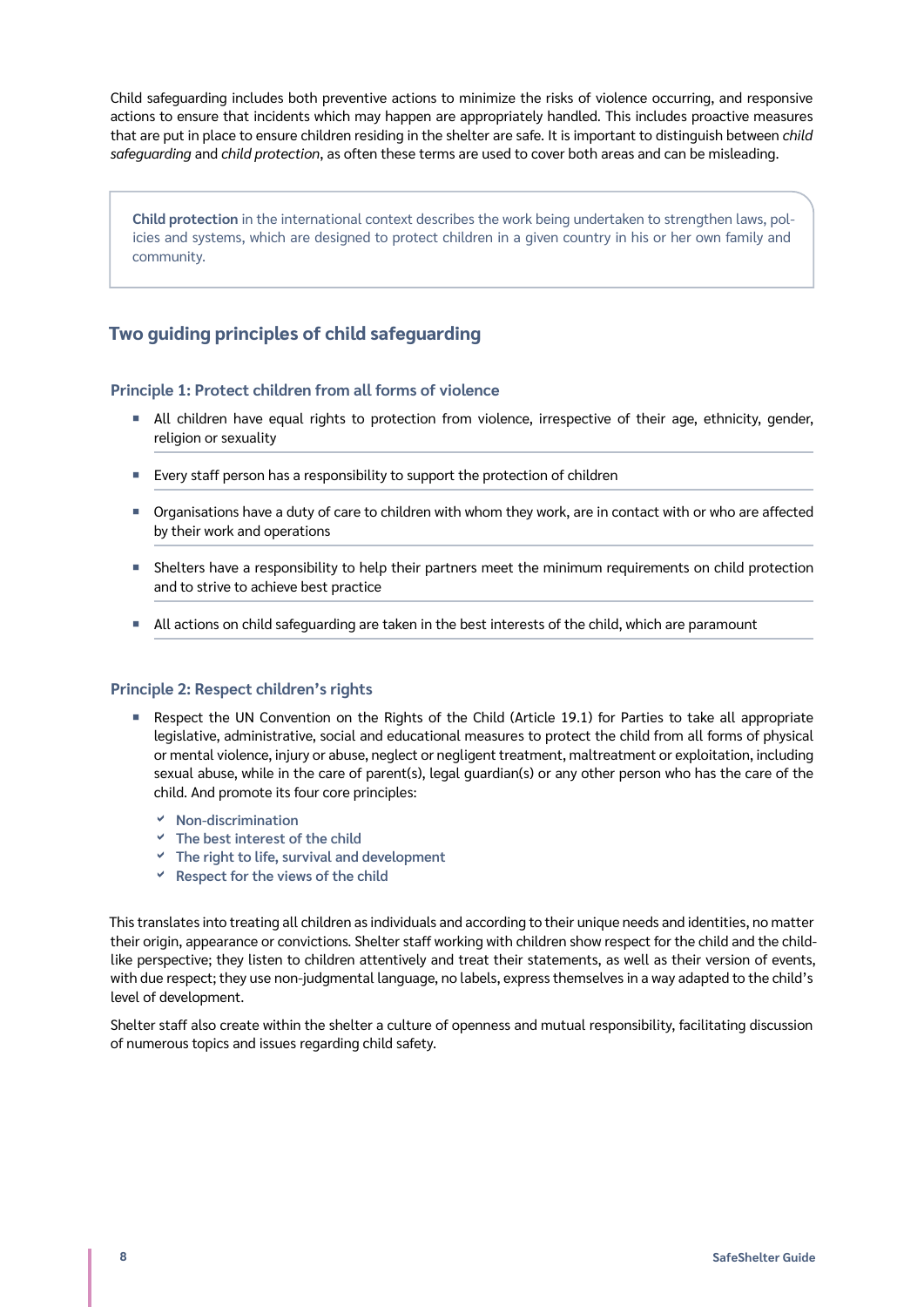# <span id="page-8-0"></span>**Recommendations for child safeguarding and responding to risks in shelters**

Shelter professionals from the different countries involved in the SafeShelter project agreed that the first and foremost need of children at the shelters is the feeling and knowledge that they are safe, because they have just lost their homes, which is, in itself, a very stressful situation.

> *"The children first need a safe place as a shelter. Then it is important that they are seen* with their own needs." — Women's shelter staff

Another important need when arriving at the shelter is that of information, given that many children do not get any adequate explanation of what has happened and where they are now and why. Depending on their age children might know that they are in a "shelter" but often the term is very abstract for them, without concrete meaning. The children, depending on their age, need transparency and a clear explanation of the situation which ideally should be given by the mother. Often mothers are overwhelmed, struggle to find adequate wording and need help with an age-appropriate explanation. To prepare the explanation to the child it is helpful to explore with the mother what she was able to explain and with the children if they know why they are there and what their emotional state is.



*"Somebody is really listening to me, to what I have to say and is interested in how I feel, wow!"* ― Child in a women's shelter speaking about interaction with shelter staff

Consequently, children need time to adjust to the new situation, to calm down and settle as peacefully as possible. Children need to be shown the new environment (often a new city) and the shelter and its rooms and rules, the new school, etc. They need to get used to many new people. Possible changes in mood that the child may experience due to these changes should be explained to the mother who sometimes has the perception that children were quieter at home and seem "more difficult" now.

Shelter staff find ways to facilitate safety experiences for children arriving at shelters using different techniques and perspectives: narratives, psycho-corporal (calm breathing, body and autonomic nervous system), stories, art-therapy, etc. These help children with their integration of the new shelter experience.

There is also awareness that all professionals in the shelter participate in the co-creation of a space for emotional co-regulation and for stability. These are basic needs for children in shelters. Stability refers to temporal stability (possibility of a longer-term stay), stable structures (day plan, routines and rituals, clear rules) and stable relationships with caregivers/staff.

Regarding the latter, there is a clear consensus that **children would benefit from having a shelter staff assigned to their individual case**; someone who is there for them, listens to them and looks after their wellbeing.

Also, most children who are in shelters need **specialized support by specifically trained professionals** for different needs such as:

¡ **Recovery from the consequences of violence through a specialized therapeutic space (individual and or group) with an emphasis on the identification and expression of their emotions** 

> *"With all that we have to do on a daily basis, I think that mothers don't have that space to work on bonding and reparation because they are very sad and on top of that they have to take care of their children." ―* Women's shelter staff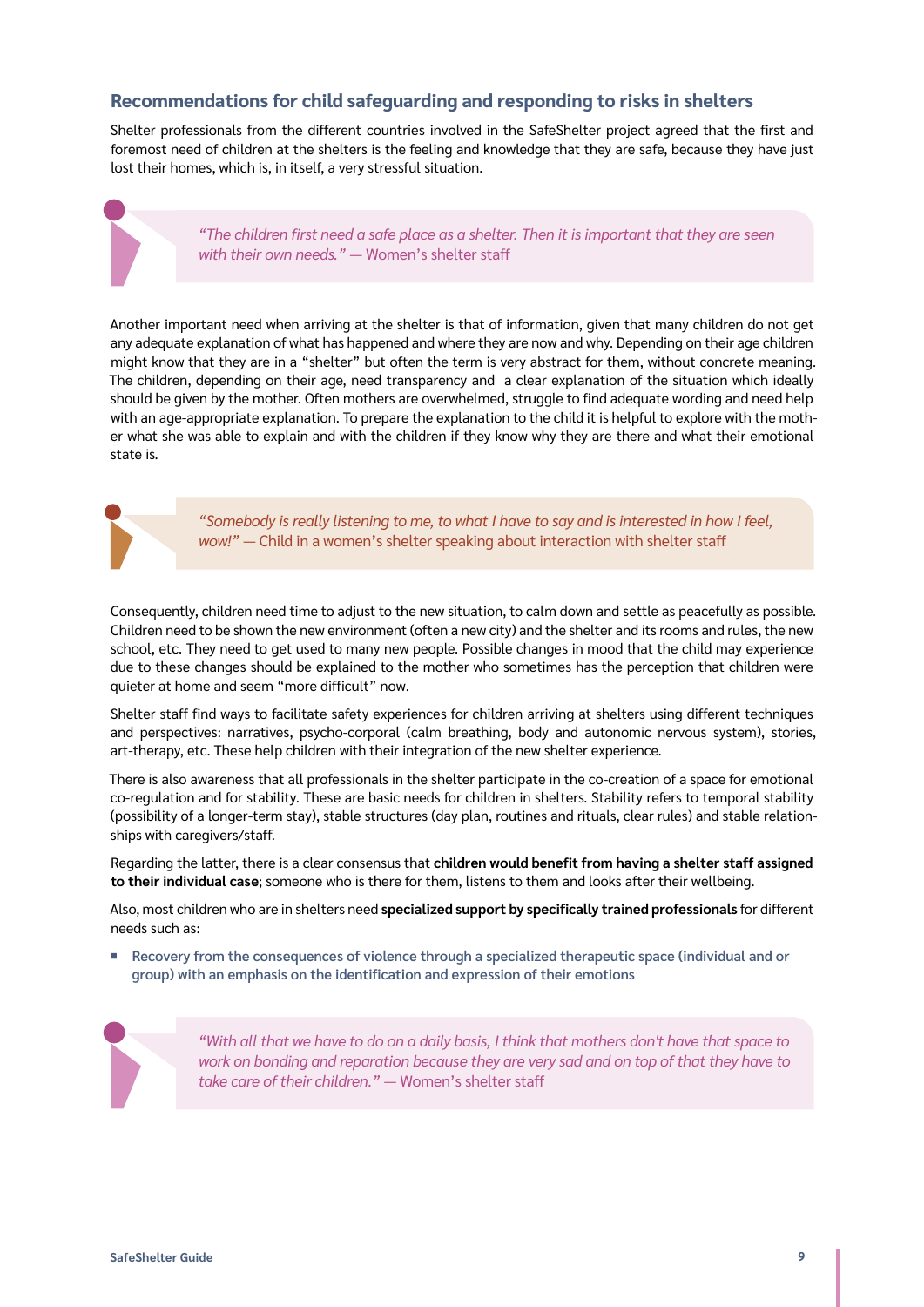- ¡ **Support in their education is needed, from help with homework to speech therapy, psycho-pedagogy, and coordination with teachers/schools (who often need to be trained or informed about the effects of GBV on children and their school performance), etc. The violence children have experienced often has a great impact on their educational attainment and many are behind in school, which can lead to problems of selfesteem and affect their emotional and intellectual stability**
- Psychotherapy or psychological support for specific issues (for example bedwetting, difficulty in bonding, **low tolerance to frustration and aggressive behaviour, eating disorders, self-harming behaviour)**

*"We have had cases in which an adolescent victim of sexual abuse has had to wait for a year on a waiting list to be seen by the external psychology service to which we referred her because we do not have a child and youth psychologist." ―* Women's shelter staff

A highly important need for practically all children is, of course, that of social contact with peers, both inside the shelter with others who've had similar experiences (of violence) as they have and outside the shelter, with friends and classmates.

For some children who worry about their father there is a need for support in dealing with these concerns and to find a more or less comfortable position towards him. While they see that their mother is safe, they might worry about their father, especially if the police intervened, if the father went into custody or if they left without saying goodbye to him, etc. They may also worry about having to have contact with and see their father again.

> *"What's needed for the children? Strengthening, strengthening, strengthening!" ―* Women's shelter staff

A number of safeguarding issues may arise for children while residing in a shelter, upon arrival or during the shelter stay. These can take place within the shelter or outside of the shelter.

**The first and most complex safety issue is contact with their fathers and the perpetrators of violence.**

This can happen when the father tries to access the shelter or the children when they are outside the shelter. It happens again and again that perpetrators of violence want to gain access to the shelter ringing the doorbell or walking or driving up and down the street and this can create fear and anxiety in children. Or they suddenly approach the children on their way to school without prior notice, appearing at the soccer field or in front of the school.



*"Once there was an alarm, there was another child's father outside the shelter trying to get in. That frightened me." ―* Child residing in women's shelter

Restraining orders issued by the court only for mothers are a major problem in practice. The father is not allowed to approach the mothers, but this does not always apply to the children. A similar situation can occur during legally established visitations, during which children might be in real physical danger, and also their emotional safety is often threatened in many ways. Children are often very ambivalent and/or don't dare to say what they really want due to the pressure they feel themselves and/or feel from the wider family.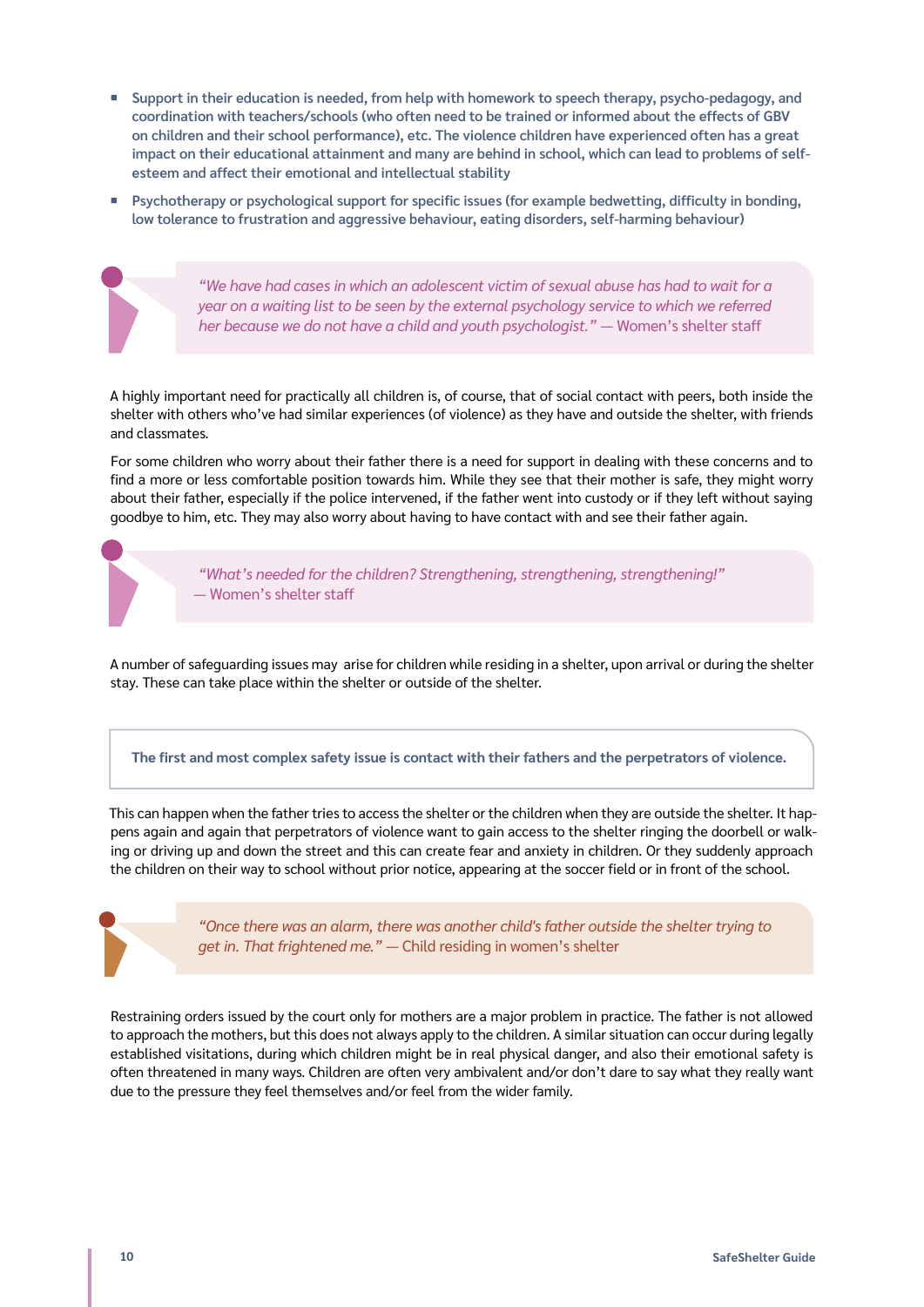#### **Recommendation for contact with fathers**

Shelter staff have developed a series of strategies to protect children, such as developing self-protection skills, learning to set limits, asking for help, suggesting spaces for exchange with the father. Some shelters assign a specific staff person for each mother and her children, and house meetings are held for women to discuss safety issues at the shelter. Some shelter staff proactively ask for safety issues in individual conversations or informal groups at the shelter, while others offer workshops on safety issues with trainers from outside the shelter, for example conflict resolution, non-violent communication and self-defence.

#### **Other measures include:**

- ¡ Supportive talks with children and mothers are also seen as important here. Shelter staff from France reported that they prepare support cards for children's visitations with their fathers, where it is indicated who to call in case of danger (usually the mother, the educator and the police).
- ¡ Supporting legal measures for suspending visitation rights or supervised visitations if risk is assessed. Ongoing cooperation with the institutions and persons involved in the procedure of visitation is essential. In one of the shelters, staff collect "problematic issues" about the perpetrator to present them to the courts.



*"As we can't do much more for these children in relation to visitations with the fathers, we are very active at a legal level, ... we gather all the possible evidence where we see that there are offences committed against the children when they go on leave with their*  fathers and then we present them to the courts, either for visits to take place at a meeting *point or for them not to have overnight stays, which for us is already an achievement." ―* Women's shelter staff

There is also the "**conflict of protection or safety**" that children can find themselves immersed in when visiting their father, especially in connection with custody arrangements and pandemic restrictions. Fathers may ask the children questions like, "What did your mother do last night?" What would be a conflict of loyalty between telling the truth and not answering or lying in a normal divorce, in cases of gender-based violence turns into a conflict of protection or safety since telling the truth can put their mother at risk and not answering or lying might put the children in danger.

Another related issue is that of **hiding the address** of the shelter, which the father will try to find out by using different strategies, such as asking questions to locate the shelter: is there a supermarket, is there a park next door? Grandparents and other relatives might put pressure on children too, and there is a risk of disclosure, especially by younger children. But older ones trying to avoid the subject or to lie might also break down and give information, feeling very guilty towards their mother and huge anxiety.

**Article 31** of the Istanbul Convention clearly establishes that violence against the non-abusive carer or the child will always need to be factored into decisions on the exercise of parental rights and that the exercise of visitation or custody rights should never jeopardize the safety of the victims or that of their children.

Another safety issue is access to the shelter entrances: although shelters take safety measures for doors to be closed at all times and make them difficult for children to open, this doesn't always work and older children might answer the door to a father trying to access the shelter without permission, or a woman forgets to close an entrance door properly and non-residents enter without permission.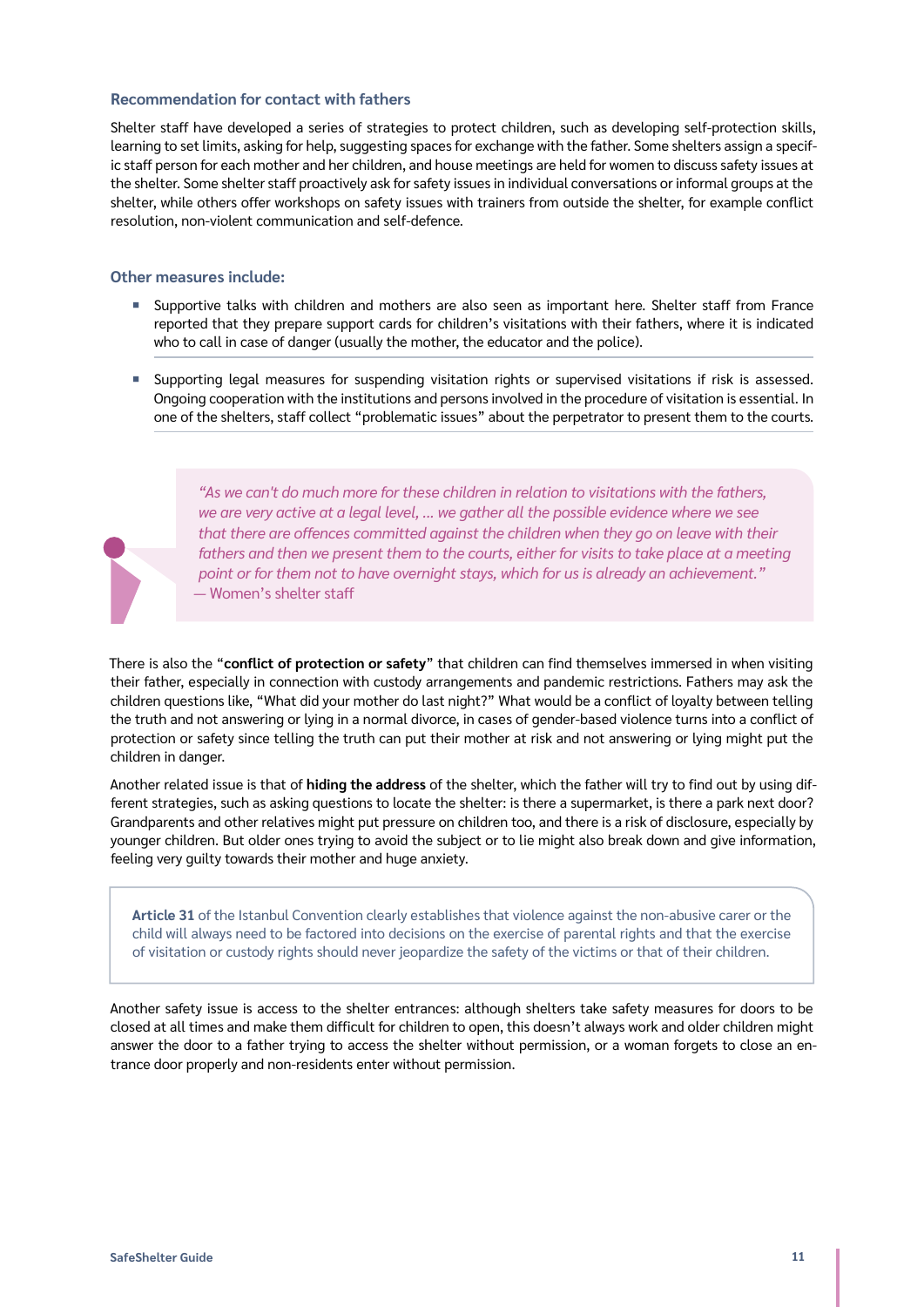#### **Online security: the internet, mobile phones, social media and virtual games**

Some children play virtual games far beyond their age and mothers mostly don't know about this or are unfamiliar with the technologies and the risks implied. Also, perpetrators installing stalker ware or other tracking tools in the mothers' or the children's phones or computers is a known problem and cyberstalking, attacks or unwanted contact through social media are other problems. Video calls with the fathers might inadvertently give them clues on the location of the shelter. Another issue stated by a mother was a tracking device mounted on her car.

> *"My husband has always stood in front of the women's shelter, has always known where I am. We then found out that he had attached a tracking device to the car." ―* Mother residing in women's shelter

#### **Recommendation to improve safety of online security**

In many shelters, especially in Austria and Germany, women and children are asked to change their SIM cards for safety reasons and to use the WIFI as rarely as possible. Other shelters advise them to remove the geo-location system from their phone, stop social networks and not identify the area where they are.

- Social workers do prevention and awareness raising with teenagers on when and how to use the phone or the laptop and for cyber issues in general. They also advise mothers on the use of parental controls on mobiles and/or tablets
- **•** Shelter staff advise the mother to choose a single communication channel for communication with the father of the children, for example a dedicated email used only for communication with him, and to consult that mailbox at a fixed time
- ¡ Shelter staff help prepare children for telephone contact with the father to ensure the location of the shelter is not provided by the child to the father
- ¡ Some shelters equip the children with an "emergency case" for when they go back to the fathers after their stay in the shelter (telephone numbers and contact persons). Most shelters try to stay in contact with mothers and children

### **Acts of aggression within the shelter amongst the residents**

Mothers and staff have reported cases of aggression between residents in the shelter, usually taking place when no staff are present:

- ¡ Children being physically and verbally aggressive with each other, partly as a consequence of the violence they have suffered
- ¡ Physical and psychological violence from mothers towards their own children, due to the high tension related to the stressful situation of leaving the home, often occurs in moments of demands on behalf of the children to which mothers react impatiently and (verbally) aggressive
- Violence carried out by children against their mother, for example verbal abuse from older children who accuse the mother of wanting to destroy the family or the father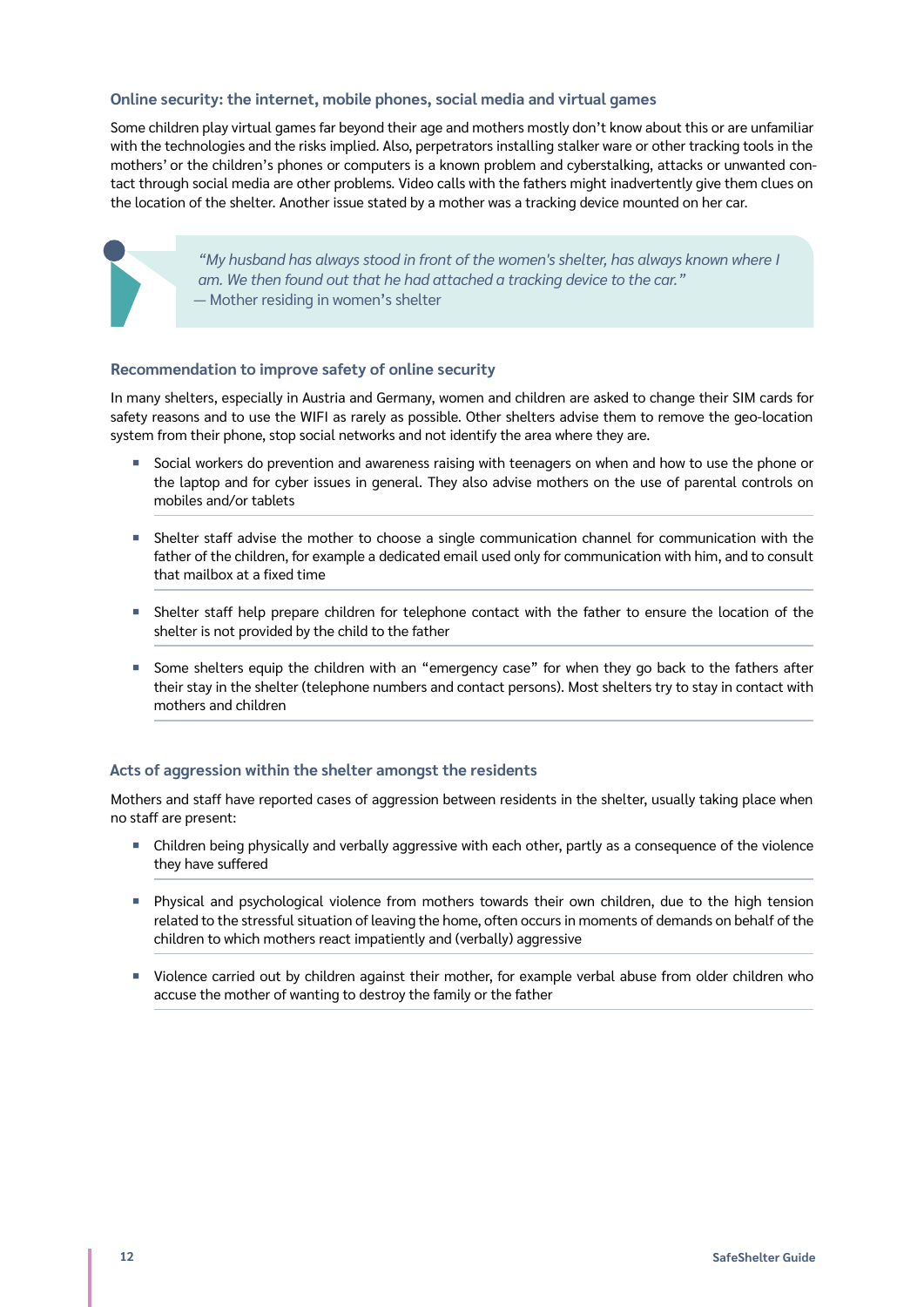#### **Recommendation for age-appropriate psychological care for children**

The work on the **identification and regulation of emotions** is essential. This involves providing specialized services that are age-appropriate and tailored to the child.

When working with children in shelters, psychological care entails:

- ¡ Giving the child time to talk and for the professional to have time to understand the situation from the child's perspective
- ¡ Creating one-on-one opportunities for the children to disclose the violence they are experiencing or are bystanders of
- ¡ Emphasizing that the violence is not the child's fault and ensure the child understands it is not her/his responsibility to protect her/his mother, whilst validating the child's concern and any action he/she may have taken to protect her/his mother
- Checking with the child whether he/she knows what to do to keep safe and has a network of adults who he/ she trusts. If not, work on this with him/her or ensure that any work done with the child by other practitioners includes safety planning
- Recognizing that children will have developed their own coping strategies to deal with the impact of violence and abuse
- ¡ Never promising complete confidentiality explain responsibilities towards keeping children and their mothers safe
- **Always keeping the child informed of what is happening, with age-appropriate information**
- **Giving the message that the child can come back to you again**

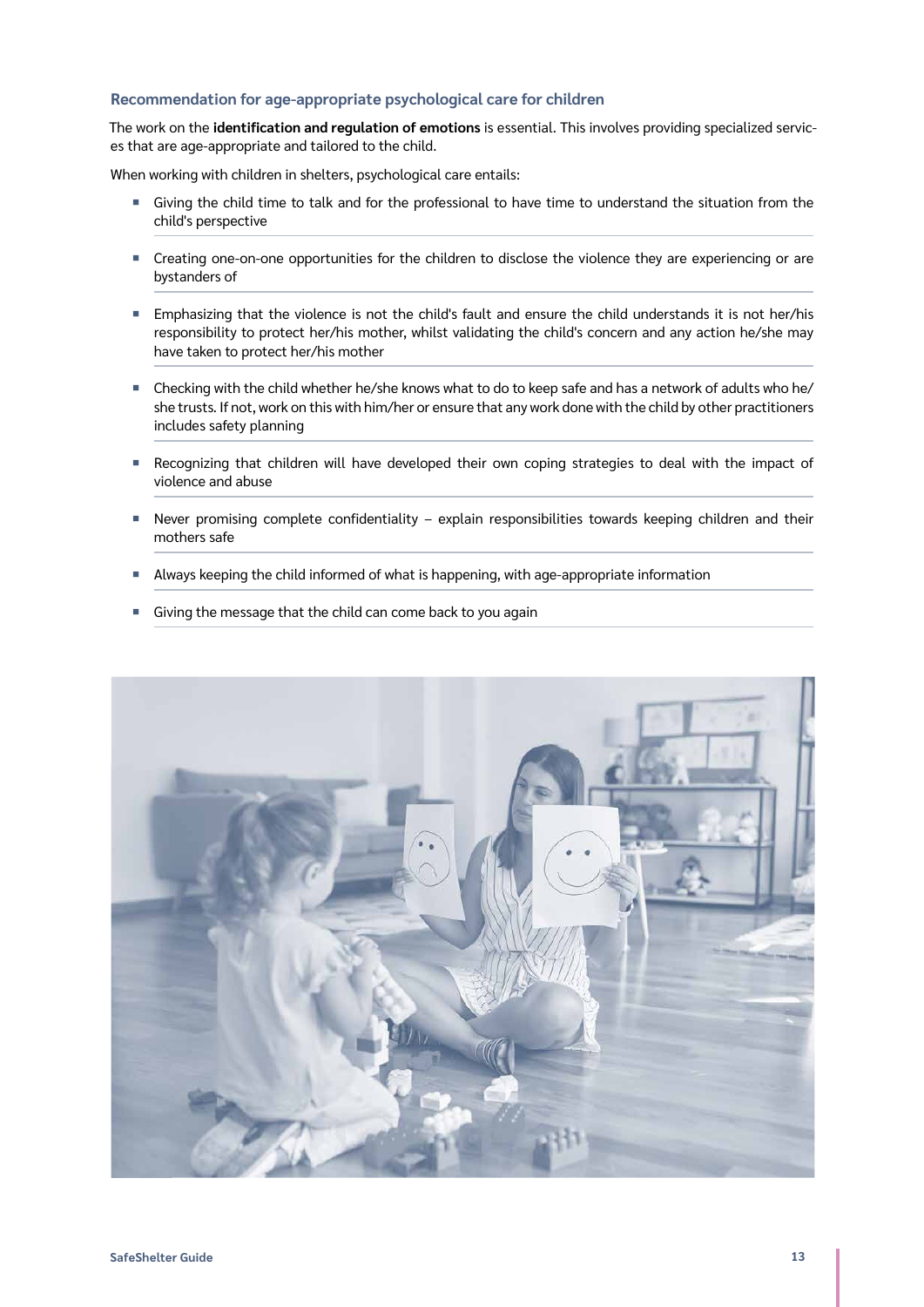#### **Good practice example of an interaction between a shelter staff and a child**

Shelter staff: Do you feel tension in your throat, in your belly, in your neck? Is it associated with an emotion – especially sadness, anger, fear and so on?

For example, if the child talks about fear, the shelter staff says: show me the size of the fear with plasticine. So, he or she makes a representation of his or her fear in plasticine. Does fear have this size all the time? Is it sometimes bigger or smaller? The staff person then sees how the emotion varies in intensity depending on the situations in which the child finds herself/himself. The staff person can also ask the child to show an emotion physically as some children won't show emotion when there is a protection issue, that is, they don't want to hurt their mother or upset their father.

Different emotions are worked on at all ages: fear, anger, sadness, shame or joy. Some children are in post-traumatic stress which cuts them off from their emotions. A staff person sees progress when children are able to identify their emotions or express them without harming themselves or others. Otherwise children tend to manage anger by being violent. A shelter staff can explain that there are differences between anger and violence and can offer other ways of regulating emotions, such as sports, gardening, creativity or therapy with animals.

Different materials and tools are used to work on safety and emotions with children residing in shelters, tools that allow them to express their emotions correctly and to welcome them. This can include educational toys, but also self-made tools like "reassuring charms" such as beads, magnets, protective bracelets, for example on a fabric bracelet – it is a bracelet that they always keep on them and which means "I am no longer alone." Some children report that they feel very lonely, not being able to help their mother or their brothers and sisters against the violence. Shelter staff are able to give them a sense of security.

### **Children's fears or worries for their mother's safety, abstract fears for their own safety**

Children residing in shelters report worrying about their mother's safety, especially when a father tried to enter the shelter or a father was threatening the mother. This worry lasts even when not directly at the shelter.



*"Although the dangerous situation has long since passed and we no longer live in the women's shelter and my father is no longer a real danger, I am still afraid for my mother."*  — Child formerly residing in women's shelter

Children also get anxious when their mothers are sick, are depressed or have financial problems. This is often closely related to the fact that most children in shelters have great **abstract fears**. They are never safe from what they have experienced. The fear is always there: the home is gone; the father is gone and the fear of losing the mother as well, is very strong. Many children are traumatized and need special care (trauma-therapy) to regain their health and inner safety. Children also worry when their mothers are attacked by other mothers in the shelter, which increases the feeling of insecurity and fear because the attacker resides inside the house.

Additionally, some mothers commented that "if we are calm inside the house, our children will be calm too", which reduces interpersonal conflicts.

### **Recommendations for providing children with a feeling of safety**

Each child upon entering the shelter should be seen for an individual interview by an experienced shelter staff member, in a confidential surrounding. The goal is to consider her/his status as a victim/survivor. This interview may include:

- Welcoming the child and explaining why it is important for the child to be in the shelter.
- Underlining and affirming that any form of violence is wrong.
- Supporting the children to understand that they are not responsible for the violence. Shelter staff can help them see the role of each individual within a family, in order to free them from guilt.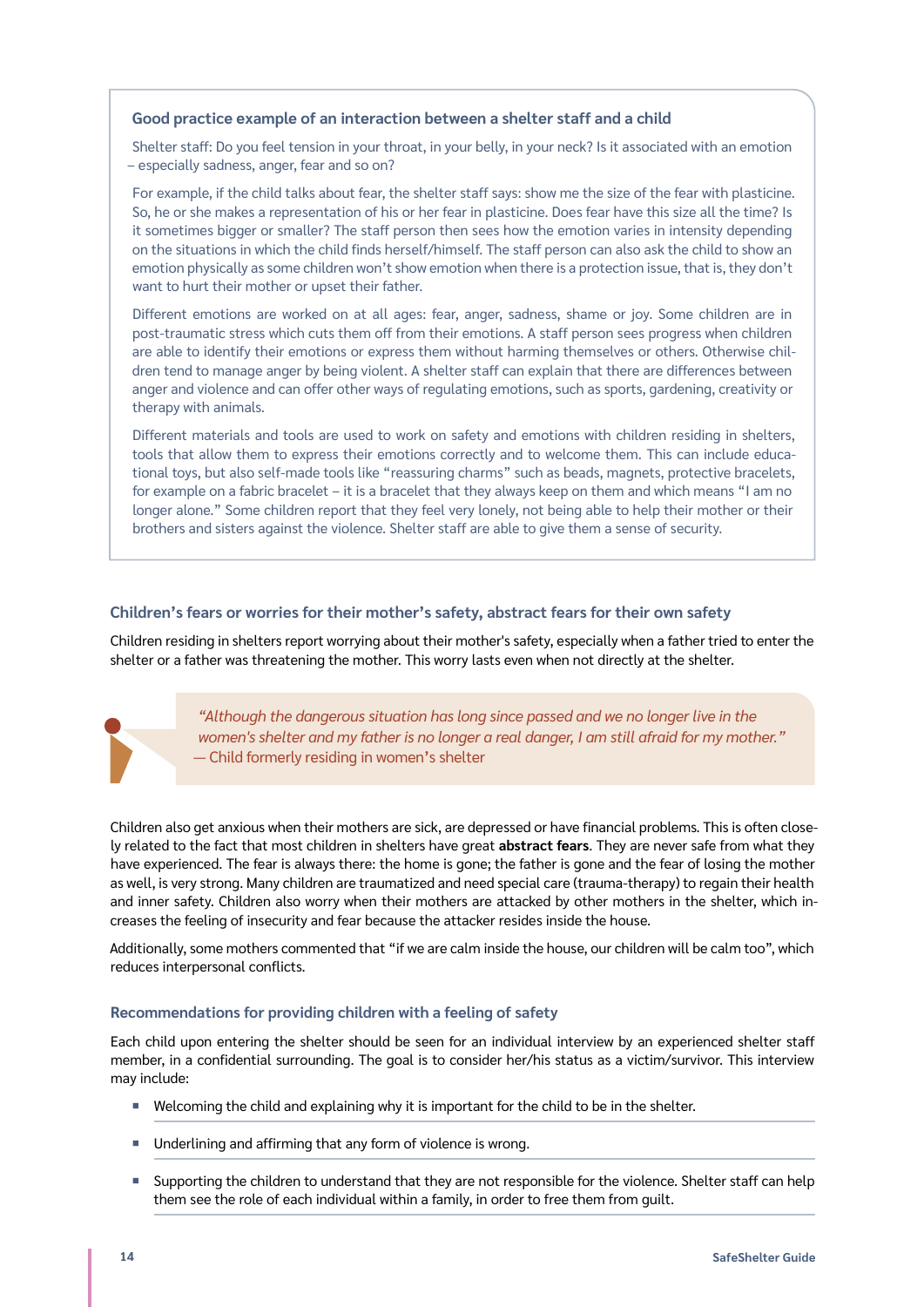#### **Good practice example of a Framework of Standards for Children in Women's Shelters**

The framework of standards for children in care in women's shelters in the Netherlands consists of a set of four specific indicators with corresponding standards for children. These standards describe a minimum set of requirements for all women's shelters in the country. The starting point for these indicators is a commitment by women's shelters to contribute to the high-quality care for children in shelters. Here the four indicators are highlighted:

#### **Indicator 1: Establish and ensure acute safety of the child**

The main objective of the shelter is to offer a safe environment. Safety is therefore primary; work on recovery can only take place once safety has been achieved. For this reason, the purpose of this first indicator is to determine whether shelters are objectively and uniformly assessing the safety of the children involved using some form of a risk assessment tool. Various tools are used in the sector to determine whether residents are dependent on reception outside their own region for safety reasons. The most frequently used instrument in the Netherlands is Verwey Jonker's risk assessment tool, in Dutch only, sometimes used partially and/or supplemented with shelter specific questions.

#### **Indicator 2: Ensuring risk-based care**

Once immediate safety is achieved, work can begin on long-term safety. The purpose of this indicator is to determine whether shelters work on stable safety by means of risk-driven care. In risk-based care, care workers use a care plan based on the risk factors that maintain insecurity. This maps out triggers that lead to violence as well as making agreements on how to prevent such situations from occurring. Risk-based care is the basis of any assistance process and work towards full recovery.

#### **Indicator 3: Ensuring recovery and future-oriented care**

The purpose of this indicator is to determine how shelters work on the sustainable development and recovery of the child, so that they are equipped for the future after the reception situation. Recovery and futureoriented care include trauma treatment where necessary, working on the social emotional development of the child as well as ensuring normalization in the living situation and thus picking up normal life. This indicator is focused on the future. The best interests of the child are always the starting point, even if this is at odds with the wishes of the child's father and/or mother.

#### **Indicator 4: Cooperation in the child care chain**

With this indicator, the shelter shows that there are agreements with external organizations to ensure the safety and recovery of the child beyond the shelter stay.

For more information read the **[full report with standards for each indicator](https://www.rijksoverheid.nl/documenten/rapporten/2019/07/04/eindrapport-ontwikkeling-normenkader-%E2%80%98kinderen-in-de-opvang%E2%80%99-vrouwenopvang-en-maatschappelijke-opvang)** (Dutch language only): Eindrapport Ontwikkeling Normenkader 'Kinderen in de opvang'vrouwenopvang en maatschappelijke opvang (Final Report Development of standards Framework for children in care of women's shelter and social care, 2019).

#### **Children's and mother's recommendations for increasing child wellbeing in shelters**

"The Istanbul Convention not only recognises children as victims of violence, it also entrusts them with great responsibility as agents of change. Today's girls are tomorrow's women just as today's boys are tomorrow's men. Attitudes, convictions and behavioural patterns are shaped very early on in life. To break the continuity of gender-based violence, the Istanbul Convention places great emphasis on the importance of changing mentalities, attitudes and gender relations. It therefore requires states parties to teach children the concept of equality between women and men, non-stereotyped gender roles and non-violent conflict resolution in interpersonal relationships (Article 14). Building gender relations on mutual respect and recognition rather than dominance and control is the best way to prevent gender-based violence."

Source: Council of Europe. Children's rights (Istanbul Convention): safe from fear, safe from violence, 2019.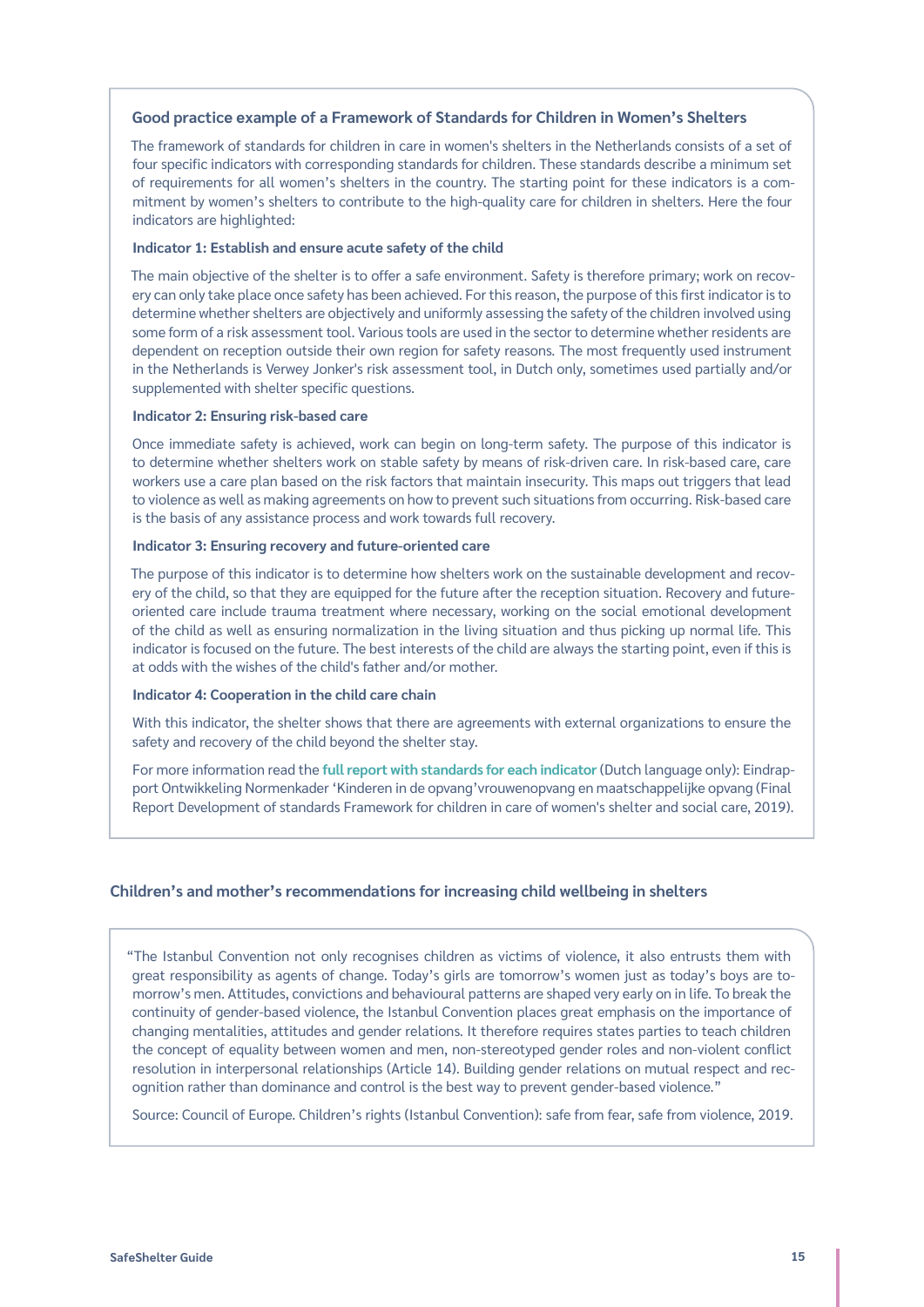The SafeShelter project interviewed children and women residing in shelters in 6 different EU countries, Austria, Belgium, France, Germany, Spain and the Netherlands to improve understanding of how they experienced life in the shelter and perceptions of safety, including interactions in the shelter.

*"I just felt very happy and safe there (at the shelter)."* — 14-year-old former shelter resident

#### **About the quotes in the Guide**

Generally, feedback from children and mothers interviewed in the needs analysis in all the partner countries was overwhelmingly positive: most children felt very safe in the shelter and both children and mothers highly appreciated the work of shelter staff to keep them safe, care for them and support them.

Since the main goal of the SafeShelter project and Guide is to support shelters to further improve their child safeguarding policies and practices, most of the quotes from children and mothers in this text have been chosen to illustrate those safeguarding issues still to be addressed or improved. Similarly, as quotes are from children and mothers interviewed in 5 different countries, some of them might not be representative of or apply to the situation in shelters in other countries.

> *"They (staff) were always there and always did their very best it was really good!"* — 17-year-old former shelter resident

#### **Feedback from children about safeguarding in shelters**

Most children interviewed in the SafeShelter project would appreciate more attention and talking about their situation, especially the older ones over 12 years old. And although most of the children said that staff asked about their wellbeing often enough, some would like to be asked more often.

Other suggestions included:

¡ **To organize meetings and activities under the guidance of a counsellor for children and teenagers in the shelter, separated by age groups**

> *"Organized meetings for children and young people would have been great. Meetings with*  each other were only on their own initiative." — Child

> *"We could do more activities together, but according to age because sometimes activities can't be done all together, there are things that I don't feel like doing as if I were child because I'm an adolescent."* — Child, Spain

**Psychological and therapy offers (specialized child and youth psychologist)** 

*"I would have liked to do therapy, but that was not possible."* — Child

¡ **More free time and creative offers, including outside activities and excursions**



*"It would have been nice to be able to do something artistic, but unfortunately that wasn't possible."* — Child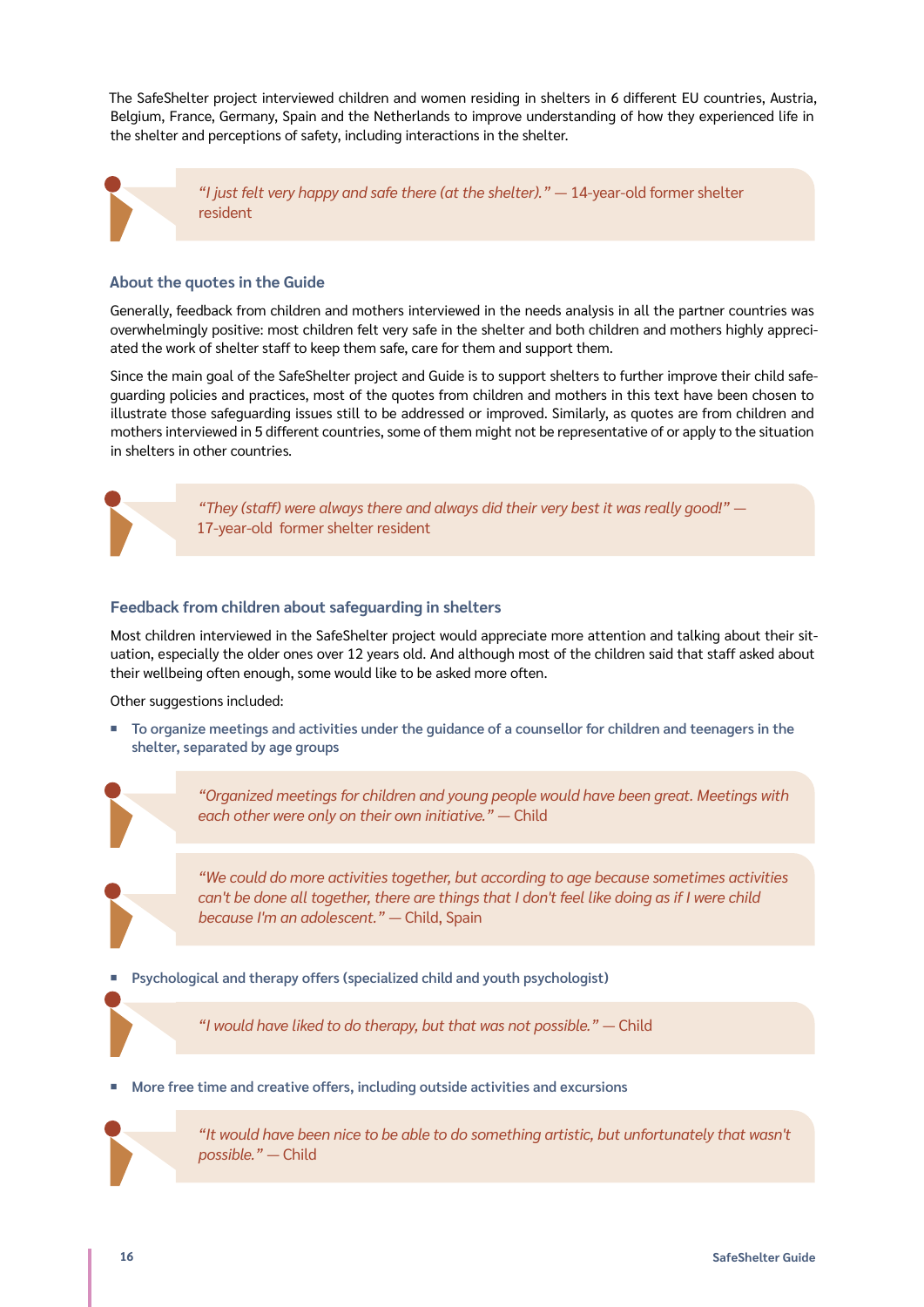- ¡ **Allow pets in the shelter**
- More focus on older children/teenagers: more books, films, plays for older children at the shelter, more **(outside) activities offered for them, more "special time" to talk to staff, a room where they can chat, talk, read or play alone or with one another, without smaller children or adults present**
- ¡ **To have male workers in the shelter**



*"It's all very good, but it would be nice if there were men in the house too, not always just women."* — Child

¡ **To have more time with the supervisor or contact worker/to have more resources available by staff working with children**

*"More time just for me, with my supervisor."* — Child

*"The male recreational pedagogue should be there much more often."* — Child

■ Contact with male family members who were not showing any violent behaviour



*"As a child, I didn't understand at all why my grandfather and uncle weren't allowed to visit. That made me even more afraid of men, because they were men with whom I got along very well. Why weren't they welcome here? Were they bad, too? I desperately needed someone to explain all this to me."* — Child

¡ **More physical and mental distance from close family**

*"Distance from the mother and siblings would have been so important."* — Child

¡ **Clear communication and explanation of the situation to the children**



*"Clarity would have been so important for me. Suddenly everything was different, and I didn't know where we were. My mother was so burdened, I didn't want to burden her with my things."* — Child

#### ¡ **Permission to decorate the rooms**

*"We would like them to let us decorate the rooms because it makes it feel more like our own, like we are at home."* — Child

¡ **Promote activities just for mothers to encourage integration**



*"I think our mothers should do activities together so that they get along better with each other."* — Child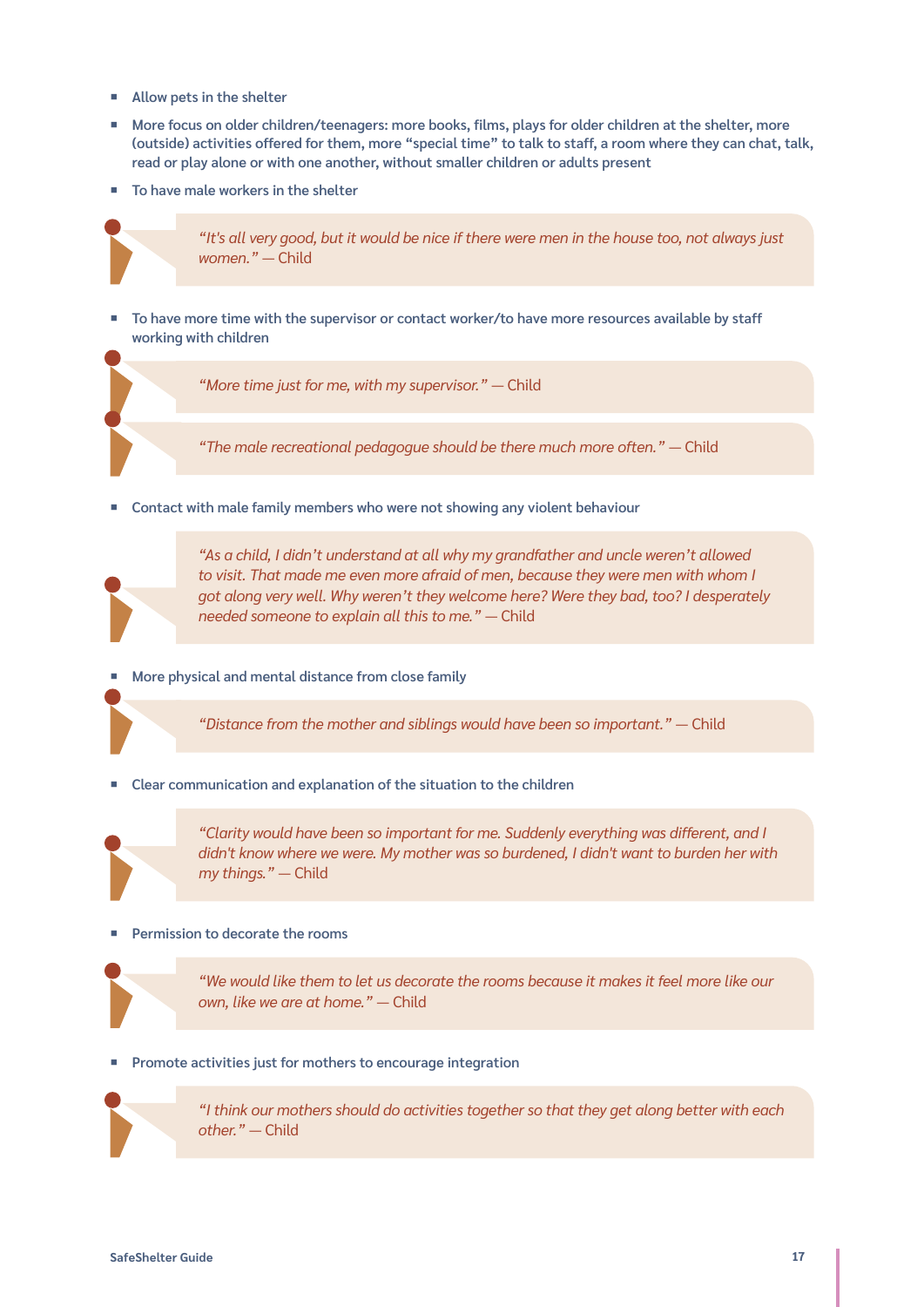#### **Feedback from mothers residing in shelters with their children about child safeguarding**

- Provide rooms for families who want/need to be in separate dormitories and for those who need to be in **the same room, especially those with younger children or with eating disorders, for example, and for longer stays**
- ¡ **A friendlier and brighter design of the rooms, also by the children themselves**
- ¡ **Gardens are seen as very important, but very good security measures are needed**
- ¡ **Child and adolescent psychologist specialized in gender-based violence**
- Different therapeutic and recreative offers for children such as sensual perception as a way out of **depressive moods, body therapy, dance classes, movement, artistic expression and yoga**
- ¡ **More outside activities for their children, also visiting cultural events or museums. More activities inside and outside during school holidays and during the weekend are wanted too**
- Improving security measures for the journey to school and times spent outside the shelter
- Group activities taking into account the age of the children, as there are often activities for children **between 8 and 12 years old. These activities could be pottery, group games, playground activities, water activities in the summer, putting a pool in the playground perhaps for the youngest children, storytelling. Also, specific activities for teenagers**
- ¡ **Organized meetings for the children in the house**
- ¡ **Shelter staff should aspire to strengthen mothers in their abilities to care for children and household they also think that sometimes a bit more regulation and control might be needed**
- ¡ **Translators. Some of the migrant mothers are not fluent in the local language and do not have an interpreter/translator at the shelter, which makes it difficult for them to communicate. Although they have access to this service, they would like to have it more frequently and more easily**



*"As a Pakistani woman, I have problems with the language and before it was very difficult for me to be understood. Now I speak a little better, but I would have preferred to have a translator in the shelter."* — Mother

- Babysitting services. To have professionals working in the home who are dedicated to the care of children, **especially so that mothers can have their space as women who are affected by violence. Likewise, to allow them greater autonomy at work and not have to miss out on job offers because they do not have support networks to take care of their children.**
- ¡ **Housing assistance. Receive financial assistance or have access to social flats to rent and leave the shelter. They believe that they spend too much time in the shelter and when it is time for them to leave, they have difficulty finding apartments or cannot access housing due to the type of contracts they have or the salaries, that are usually very low, and they end up being excluded from the rental process.**



"It is a wheel that is very difficult to get out of because we came here to protect ourselves *from the violence we have experienced, but then we don't have many options for work.*  The jobs we usually get are on not official and we don't have a contract, so when we go to *rent a flat we are not candidates because we don't have a salary or because the salary is not enough or because we are in an irregular situation. I think they should help us to get out of here because we don't want to stay in these shelters all our lives either."* — Mother

¡ **Follow-up. Having a social worker follow up on each mother's case. Some of the mothers complained about staying a long time in the home, while other mothers who were admitted after them had access to flats in less time. They explained that this made them angry and uncertain and, in this sense, they asked that the person doing the follow-up should explain the exclusion criteria for living in a flat.**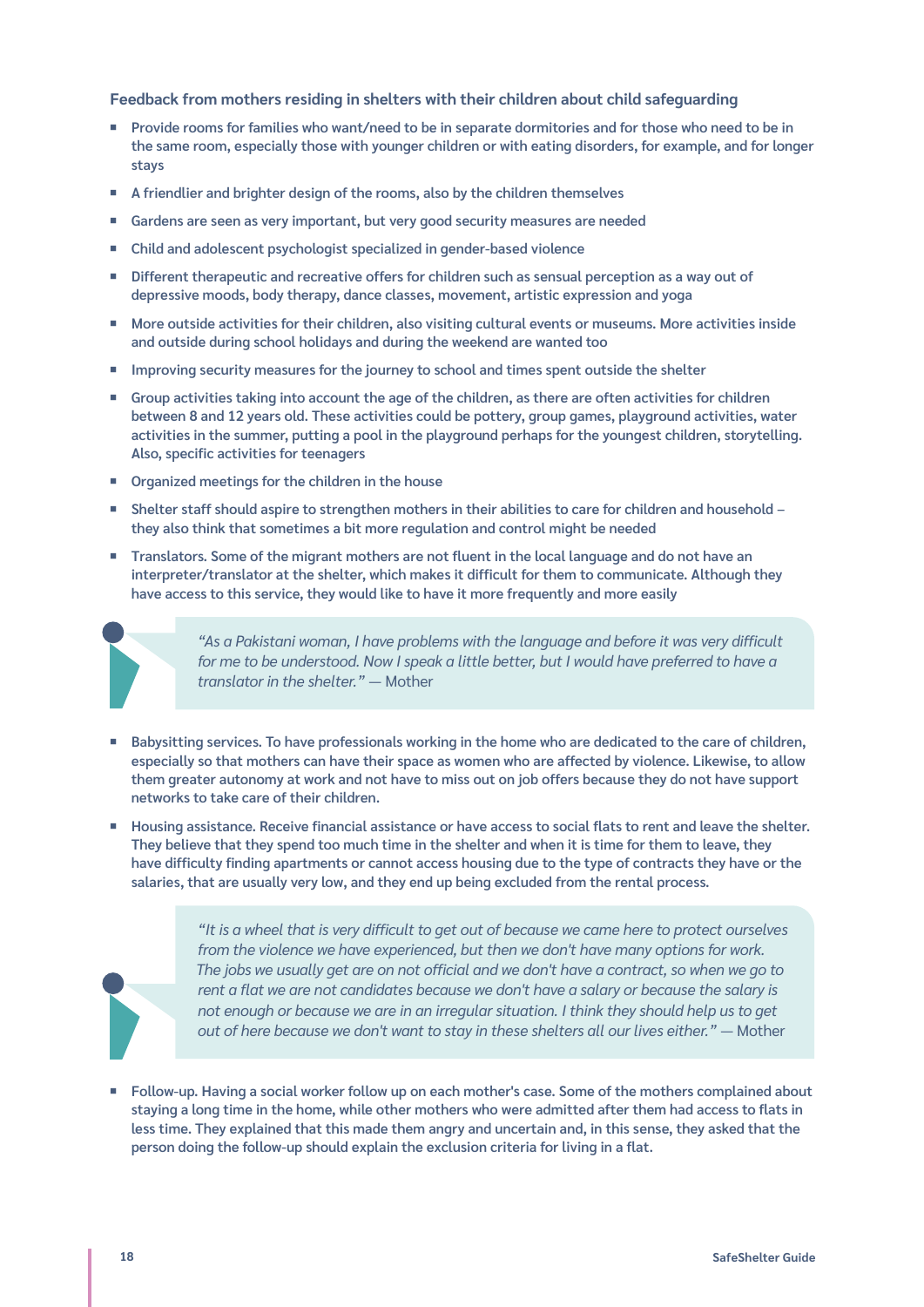

*"I think it is important for someone from outside to come and talk to us and explain why some of us don't have a flat and remain in the shelter and others who arrive later do go to a flat, and when they come they should bring a translator because sometimes we don't understand everything. You are the first one to come from outside to ask me how I am in this house."* — Mother

¡ **Psychotherapeutic spaces for mothers. To have therapeutic spaces to address issues of motherhood for a woman who has been a victim of violence and the recovery of the mother-child bond.** 



*"Sometimes I feel that we don't have space for ourselves alone, we always have to be with our children and I understand that, but I need a moment with myself and I can't have that in this house."* — Mother

¡ **Connectivity. Extend the range of the WIFI, as it only covers a small part of the house, so the children tend to be in the staircase area (ground floor) looking at their mobile or tablet to do their homework or look at social networks as this is the place with the most connectivity.** 



*"The WIFI is something that is important to look at because nowadays everything is on the internet and in this house the WIFI does not reach us in the bedrooms. Where there is more coverage is on the ground floor and that is why they are all there on the stairs, looking at their mobile or doing their homework. I am hiring WIFI for me and my children, but it is something that the house should improve."* — Mother

- ¡ **Common space. To create comfortable space for residents to spend time together, for example a large TV in the common area for watching films and a large sofa where more people can sit.**
- Avoiding multiple changes of shelters within the circuit. Mothers in a Barcelona shelter pointed out **that they were first admitted to a boarding house where they shared spaces with different people. Then after a few weeks (different for each one), they were admitted to an emergency shelter and after some time they moved to the house where they are now. They explained how these constant changes without justified reasons (for them) other than that "the circuit works like this" not only affected them in terms of relationships, but also their children who had to "break up with their friends to have to make other friends and without being sure how long they would be in the new house". The changes also affected schooling: sometimes the children had to change schools because the new foster home was in another neighbourhood or region.**



*"I worry about having to move from one house to another because in the end I feel that when I am making progress, I have to go somewhere else and my child also has to readapt. This does not help us to recover. Does it work like this in all of Spain?"* - Mother

¡ **Cultural sensitivity. The intercultural factor has been relevant not only because of the number of migrant mothers residing in the shelter, but also because there are very few professionals with migrant backgrounds working in these centres.** 

> *"There is no one who looks like me. It is difficult for them to understand my culture and my food."* — Mother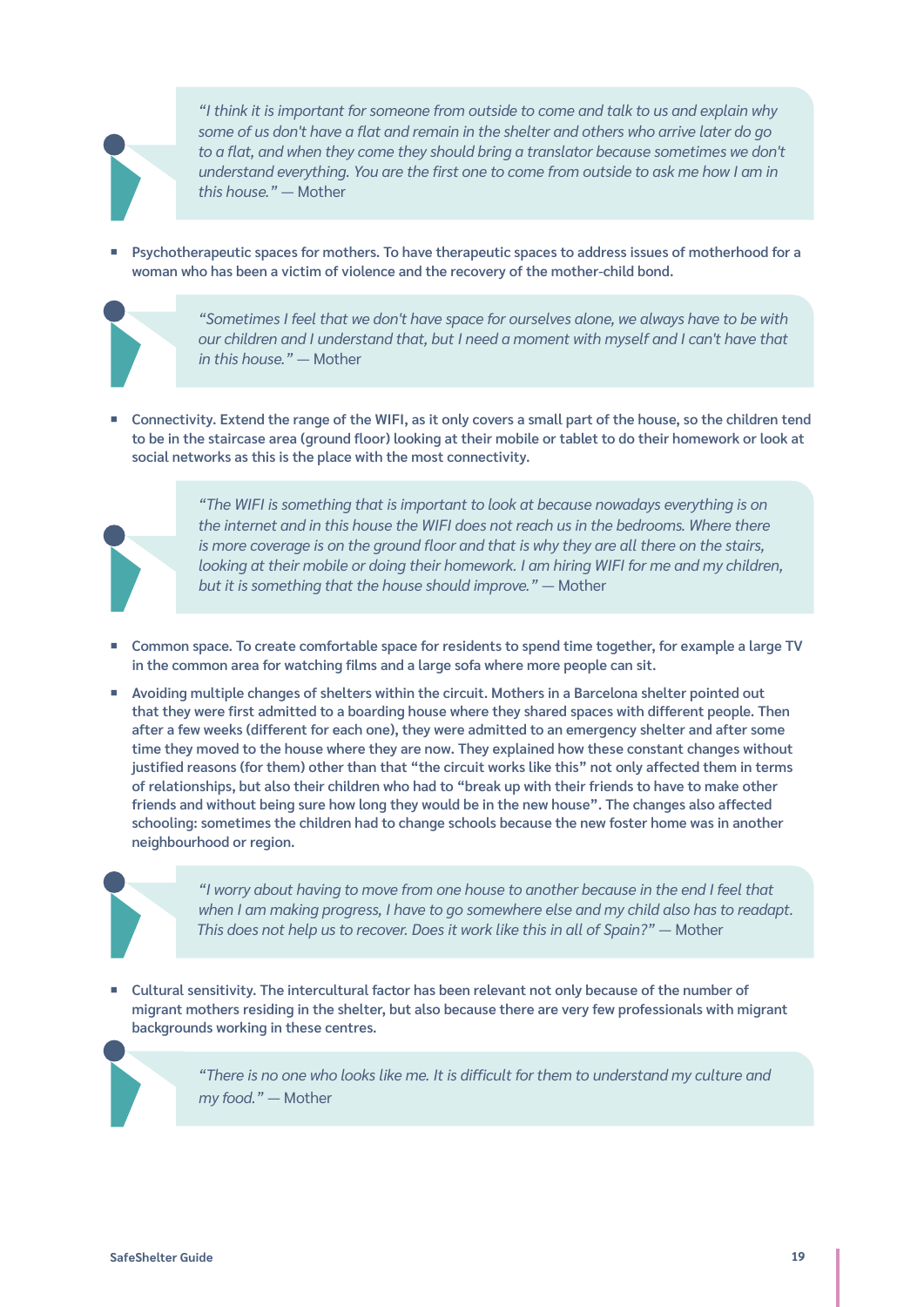# **Necessary infrastructure for child safeguarding in shelters**

The interviews with shelter staff highlighted a number of aspects of the infrastructure that are necessary to provide protection and safety for children in shelters. This includes political and structural issues that actually go far beyond what women's shelters themselves can do on the ground. Nevertheless, women's shelter workers and especially the regional and national women's shelter networks have to deal with this constantly. As a result, they face considerable challenges.

According to most of the shelter staff interviewed, many of the children's needs cannot be sufficiently met in most shelters, mainly due to **limitations in resources, space and staff**. Most interviewees relate these shortages to the fact that the human and financial resources for the work with children in shelters are still less than those for the work with women in many countries, which is seen as a political and structural problem of not giving children the same status of victims/survivors as women.

> *"There is an urgent need for more money for the children's sector. The hours of the childcare workers must be significantly increased."* — Women's shelter staff

Children, but especially young people, need a place of **retreat**, where they can also be alone. A large group of very different children, mostly small ones, sometimes doesn't allow enough room/options for individual children, especially older ones/teenagers. Shelters are often crowded, loud, tension-filled places with a lot of emergencies. Another problem is limited space for children and therefore lack of **privacy**. Separate spaces for children, both collectively (playing rooms, meeting rooms) and individually, especially for adolescents, would be a clear improvement and have been tried out in some shelters.

Men are not allowed in many shelters for safety reasons and some shelters in Europe do not accept boys over the age of 14. This is not easy to understand for children and needs sensitive explanations. As reported in Austria, having trained male professionals working a few hours in the shelter helps children to create positive male role models.

> *"There also needs to be a male recreational educator in many more shelters. And it needs public relations work specifically for the children's sector."*— Women's shelter staff

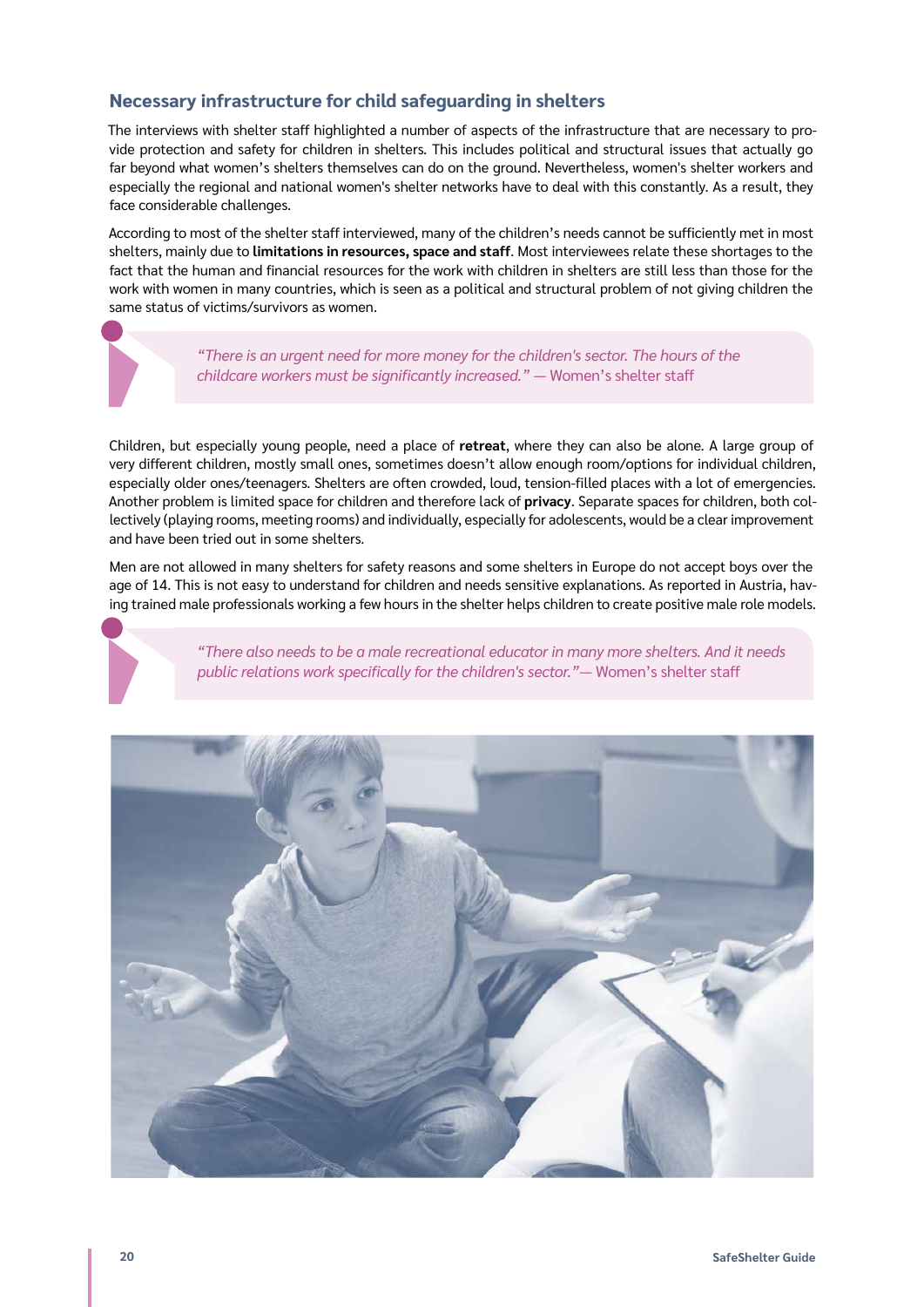The need of **stability in living** and a **social network** cannot be fulfilled. The children's stay in the shelter is very often associated with a change of school or kindergarten. Usually, the father remains in the family home and environment, while the entire life of the woman and children has to change. Efforts have to be made to allow for the children at the shelter to relate as "normally" as possible with their friends and classmates.

> *"The need for consistency is a very strong one in children. We cannot provide that. Some of the children are not here voluntarily and are not free to decide when they leave."*

Face-to-face time and **conversations** with just one child in need is possible much less often than needed. This would require an increase in specialized staff hours.

Also, many interviewees (especially from Spain) reported that **specialized psychotherapy or psychological support** to deal with the consequences of violence or other specific needs (see above) is far less available than it should be.

*"I think that more professionals are needed because those of us who are there cannot cover everything that needs to be done with these families, for example, we need a child psychologist... Sometimes we don't know how to deal with certain situations, for example, teenagers who attempt self-harm."* — Women's shelter staff

Educational support or help with homework is another need that's insufficiently met in many shelters and would require paying for private **tuition** for school children, or a tutor who comes to the shelter to supervise and support children with their homework.

Moreover, many of the children have language and/or reading and writing problems or disorders and the shelters do not have **speech therapists** or other professionals specialized in this area, which hinders the children's academic progress and therefore affects their self-esteem. Access to these professionals should be improved.

Another suggestion for improvement included having a **paediatrician** come to the shelter at least twice a week to help avoid often multiple trips to take children to the outpatient paediatric unit and the related hassle for the children and staff and transport costs.

**Access to internet and IT devices** is often insufficient, when there is not only a lack of equipment, but the internet is very poor, sometimes not available at all in the rooms of the residents. Therefore, WIFI coverage and internet connection in all parts of the shelter as well as computers are needed.

Some interviewees also mention **aftercare** of children and adolescents when they leave the shelter as a need, which is often not sufficiently met because of lack of resources.

# **Good practices from Austria**

**Children's area staff meeting** of the Association of Autonomous Austrian Women's Shelters: The staff members of the Autonomous Austrian Women's Shelter Network working directly with children meet in-person every 1  $\frac{1}{2}$  years. The goals of these 2-day in-person meetings are knowledge exchange and training. In addition, due to the challenges being faced by the Covid-19 pandemic, now biannual meetings also take place online.

**Pets in shelters:** In Austria, several women's shelters allow residents to stay in the shelter with their small pets. This is important for women who would not leave their pet behind. Such cases also included women in fear of their lives.

**Male youth in shelters:** In Tyrol, Austria, the newly built women's shelter includes two apartments with a separate kitchen to enable male youth to have their own shared space, and allow women their own space as well. This was found to be important for the shelter residents.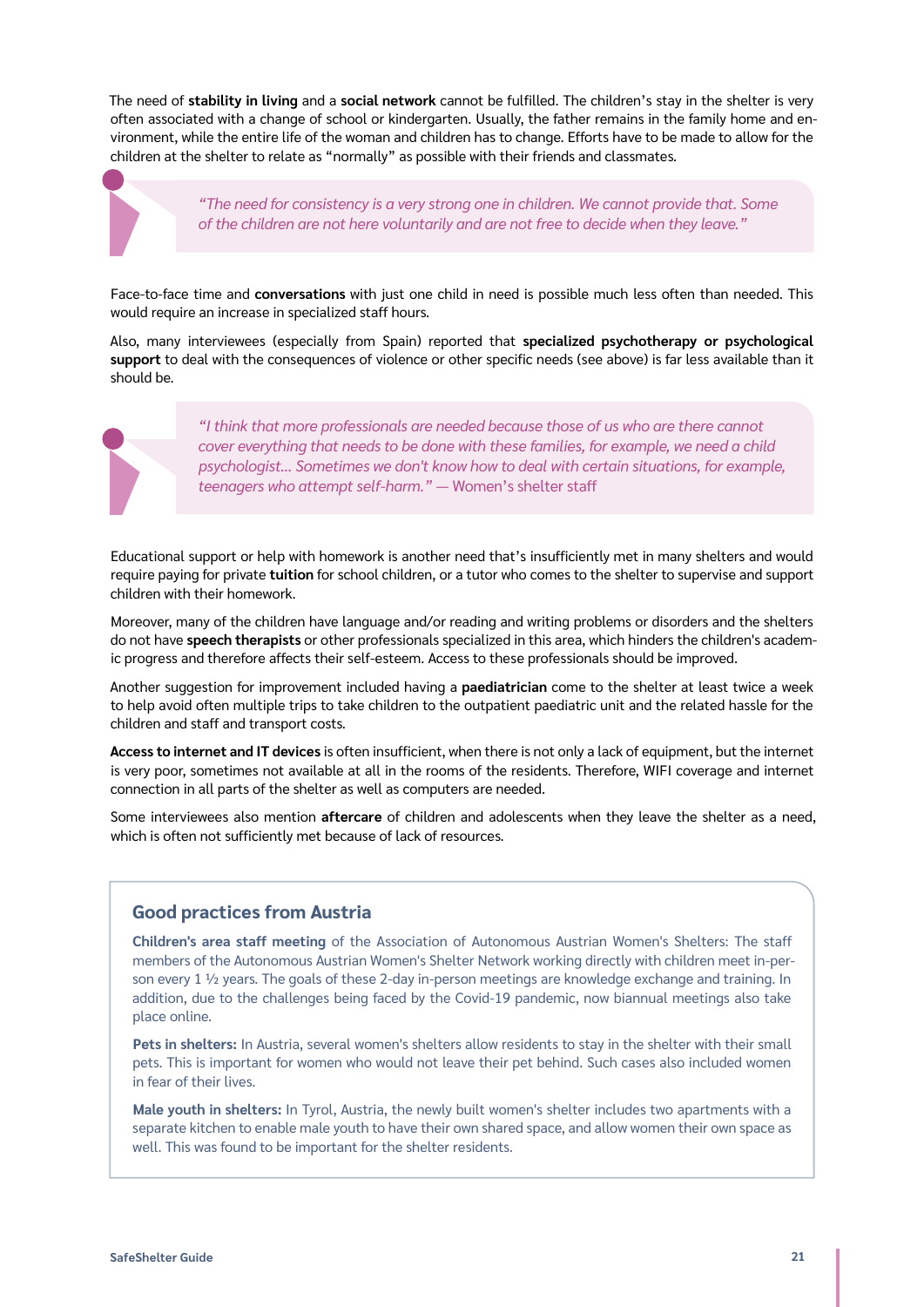<span id="page-21-0"></span>

# Part III. Child safeguarding policies for shelters

# **Why have a child safeguarding policy in a shelter?**

Children in women's shelter are among the most vulnerable as they have been exposed to unstable, overburdened and dysfunctional family life. Many children have experienced potentially traumatising events in the home. On average, children in care are exposed to more than ten risk factors related to child abuse and domestic violence.<sup>1</sup> Children entering a shelter may feel uprooted or isolated, with interruptions to their schooling. As a result, these children have a greatly increased risk of becoming victims or perpetrators in the future.

Shelter organizations are crucial partners in the safety chain involved in the care of children.

# **Advantages of a shelter specific policy**

Having a specific safeguarding policy for children ensures the independent position of the child, a child-friendly environment and a focus on the recovery and future-oriented development of the child. Such a policy has added value because it defines what the sector understands by 'safe care' for children in shelters.

<sup>1</sup> Working Group Safe Future: Stichting Kinderpostzegels Nederland and Federatie Opvang. Safe Future. Doing what is necessary for children in care. 2015. Available: **<http://www.veiligetoekomst.nl/downloads/nederlandse-versie/>**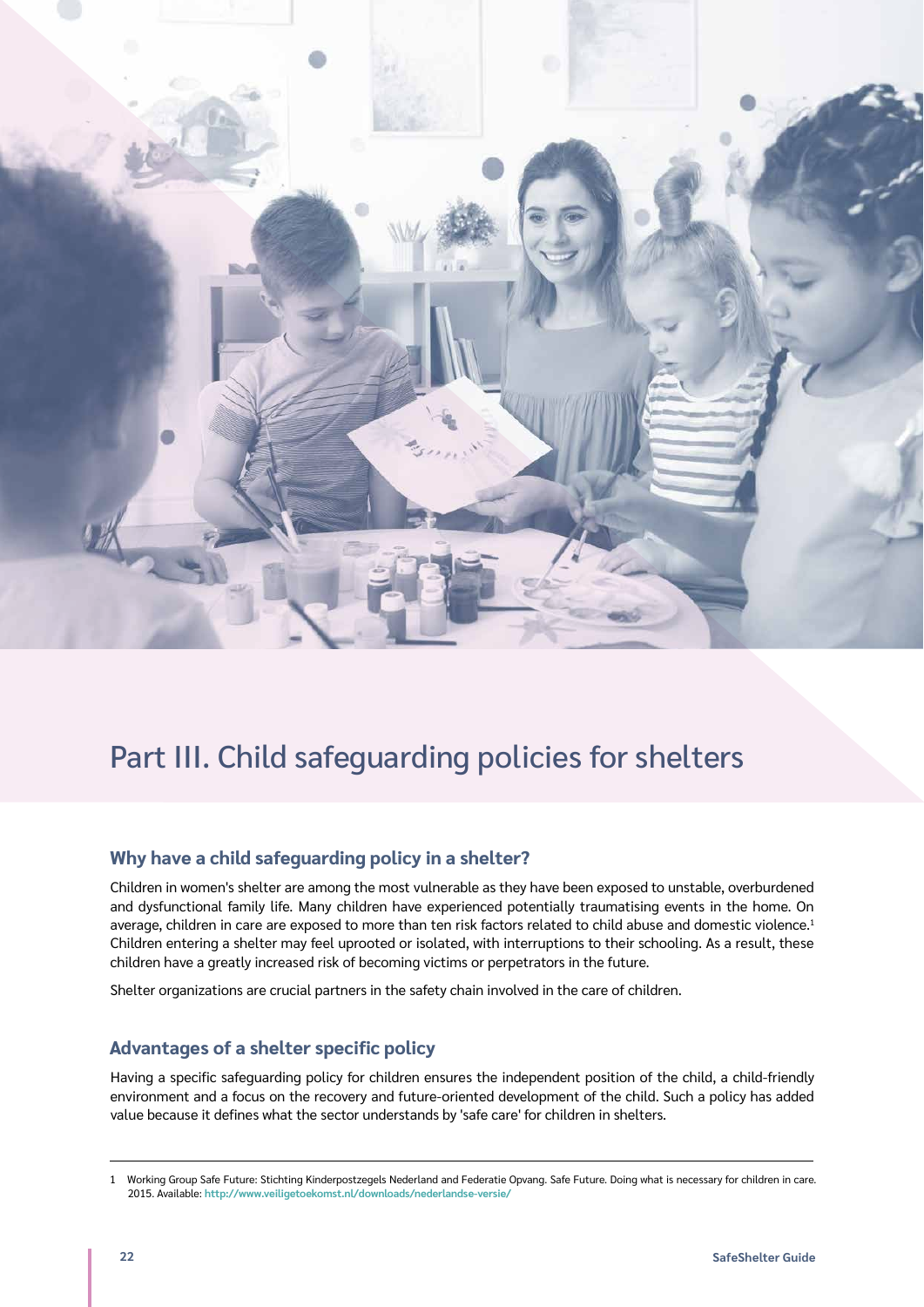<span id="page-22-0"></span>Therefore, each and every shelter should have a child safeguarding policy for the following two reasons:

- ¡ To promote good practice in the shelter that ensures programmes, operations, staff and partners keep children safe and work in a child-centred way
- ¡ To safeguard children in shelters and be able to respond appropriately when concerns and incidents arise

The policy makes clear to everyone that children must be safeguarded. To find out how well your shelter safeguards children, try the Child Safeguarding Self-Assessment Tool by the Keeping Children Safe organisation (see Annex 1).

### **How to write and implement a child safeguarding policy in 4 steps**

Here are 4 steps for a shelter organisation to follow to improve child safeguarding for children residing in shelters:

**Step 1:** Write a policy – outline the ways and means of how your organization (staff, volunteers, programs) interacts with children and what measures are in place to prevent harm to children and to respond when safeguarding concerns arise

**Step 2:** Involve staff – place clear responsibilities and expectations on staff and associates and provide support to understand and act in line with the policy that is approved and signed by management

**Step 3:** Implement child safeguarding activities to create a child-safe environment

**Step 4:** Monitor, respond and review safeguarding risks

The following section is a description of how to implement each step, including a checklist and dos and don'ts.

#### **Step 1: Write a safeguarding policy**

The shelter develops a clear policy that outlines what measures are in place to prevent harm to children and to respond when safeguarding concerns arise

- ¡ Policy reflects the rights of children to protection from abuse and exploitation as outlined in the United Nations Convention of the Rights of the Child
- ¡ Includes guidelines for appropriate and inappropriate behaviour of adults towards children, and of children towards other children
- Policy is approved and signed by the organisation's management body, applies to all the organisation's staff and associates

#### **Checklist for step 1**

The following documents can be used to provide evidence that the step 1 has been met:

- $\Box$  A copy of the policy, signed and dated by the management board, including a date for review
- $\Box$  Policy translated into local languages
- $\Box$  Examples of ways the policy has been promoted, including to partners, children and communities

#### **Dos and don'ts for writing a policy:**

- **Do** use other organisations' child safeguarding policies to inform yours don't just replicate it!
- **Do** work with a group of relevant staff to develop and disseminate the policy
- **Do** make a child friendly version for children you work with
- **\*** Don't develop a policy document that just sits in the office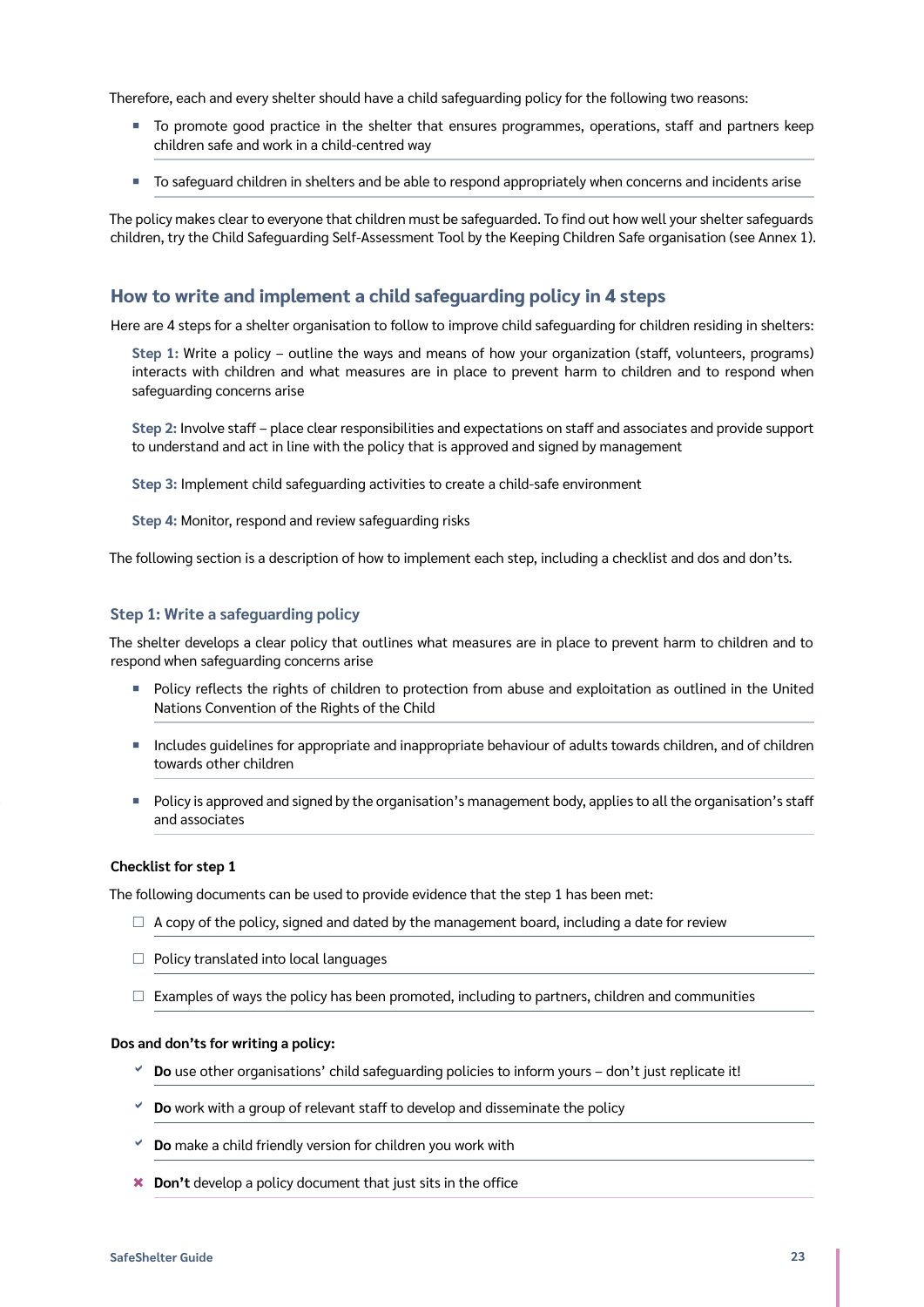#### **Must–have elements of the child safeguarding policy:**

- Definitions, including risks that may affect children in the specific context of the organisation activities and its mission
- Clear information about staff responsibilities when working with children
- **Description of safe recruitment procedures (including criminal background checks for employees, volunteers** and trainees)
- **Information about data protection procedures**
- ¡ Information about training of staff on child safeguarding and child protection policies and how frequently staff must attend refresher training
- Information about how often the policy is revised, for example annually
- Indication of who will act as a child safequarding contact person/lead (core role, not an add on to an existing full-time job)
- ¡ Information about safeguarding reporting procedures, including forms and clear instructions who should be informed and when
- Clear indication about referral to child protection systems outside the organisation,
- Information about a complaint mechanism
- Language of the policy must be strong and clear (not "may" but "must", not "should" but "have to")
- ¡ The policy must be available publicly (online) for example transparent to all those who come in contact with the organisation
- The policy is signed by management, for example the director/head of office.

See **[Resource 2](#page-29-1)** for examples of child safeguarding policies used by different organisations.

#### **Step 2: Involve staff**

Shelter places clear responsibilities and expectations on staff and associates and supports them to understand and act in line with the policy

- Everyone in the shelter has a role to play in the safeguarding of children in the shelter
- ¡ Ensure all persons associated with the shelter understand safeguarding specific to children residing in shelters, for example all staff should undertake precautions when sharing information about children when communicating with other professionals
- ¡ Key staff are designated (including director level) as 'contact points' for child safeguarding with clearly defined roles and responsibilities
- Recruitment processes have strong child safeguarding measures in place, including a criminal record check (or alternative in some country contexts), an employment history check and at least two verbal reference checks (see **[Resource 5](#page-33-1)**)

#### **Training for staff on child safeguarding**

It is recommended that training is provided at team meetings or offsite planning days to provide targeted sessions on child safeguarding and where it directly relates to the work of the team. This is something that can be delivered in addition to child protection training that all staff must attend as part of their induction.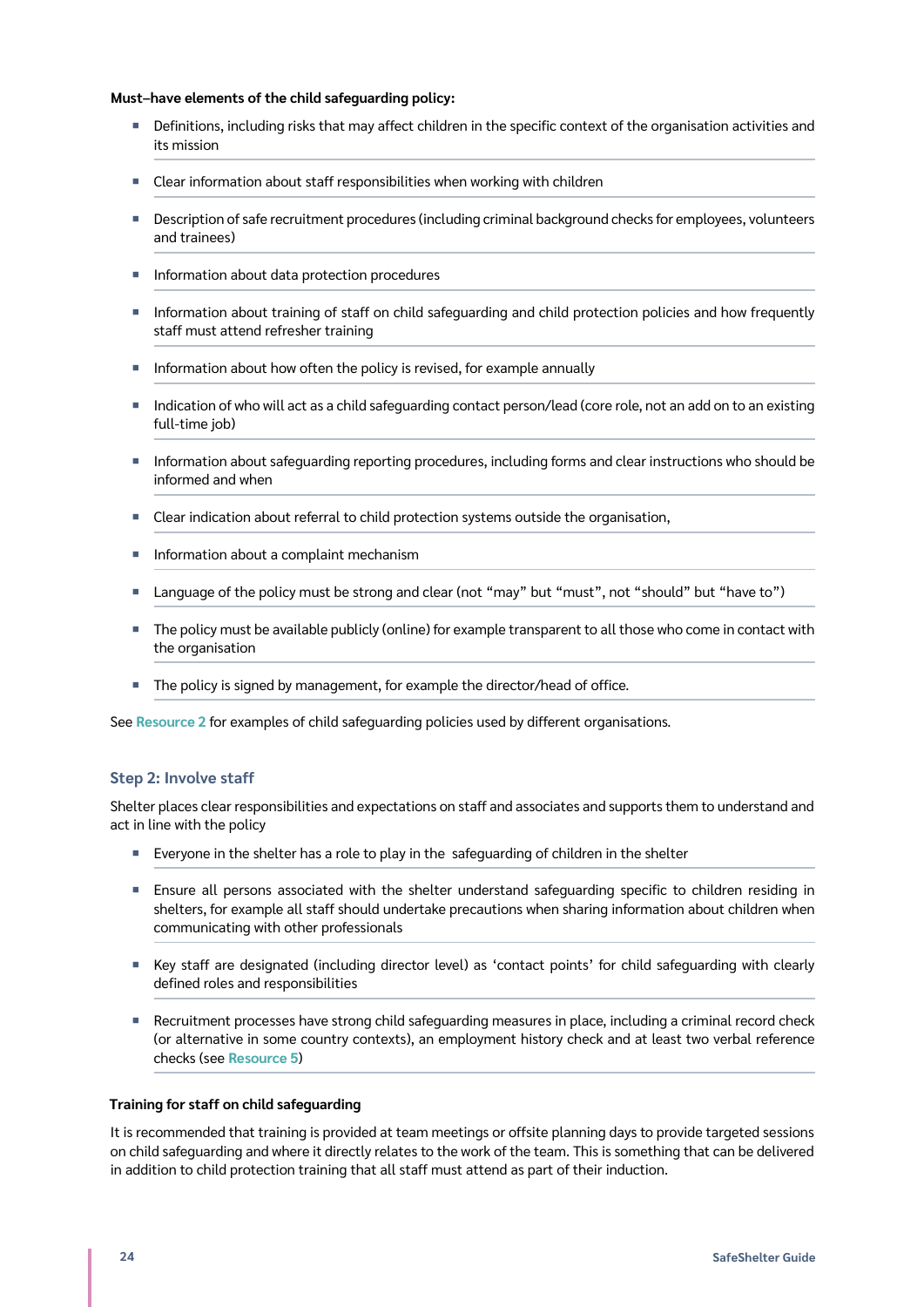This allows staff to understand how child safeguarding is relevant to their work and how they can embed child safeguarding practices into their programs and activities.

These trainings should facilitate discussion on:

- ¡ How does the Child Safeguarding Policy apply to the respective team and various staff members in the team?
- What role do the various team members play in implementing various aspects of the Policy?
- ¡ How to establish a risk assessment protocol for the shelter if it is not in place and review how to carry out a Risk Assessment

#### **Checklist for step 2**

The following documents can be used to provide evidence that step 2 has been met:

- $\Box$  A copy of training plans, course attendance records and course evaluations on child safeguarding for shelter staff
- $\Box$  Copies of information for children about sources of support in case of abuse that are updated annually
- $\Box$  Lists of contacts for specialist advice and information on child abuse that are updated annually

#### **Dos and don'ts for involving staff:**

- **Do** make sure that all people in the shelter are aware of and trained in the shelter child safeguarding policies and their obligations
- **Do** discuss openly with partners, children and families what risks are involved and how you can work together to overcome challenges
- <sup>\*</sup> Don't assume that everyone who works with children is safe or will do them no harm (perform criminal record and background checks)

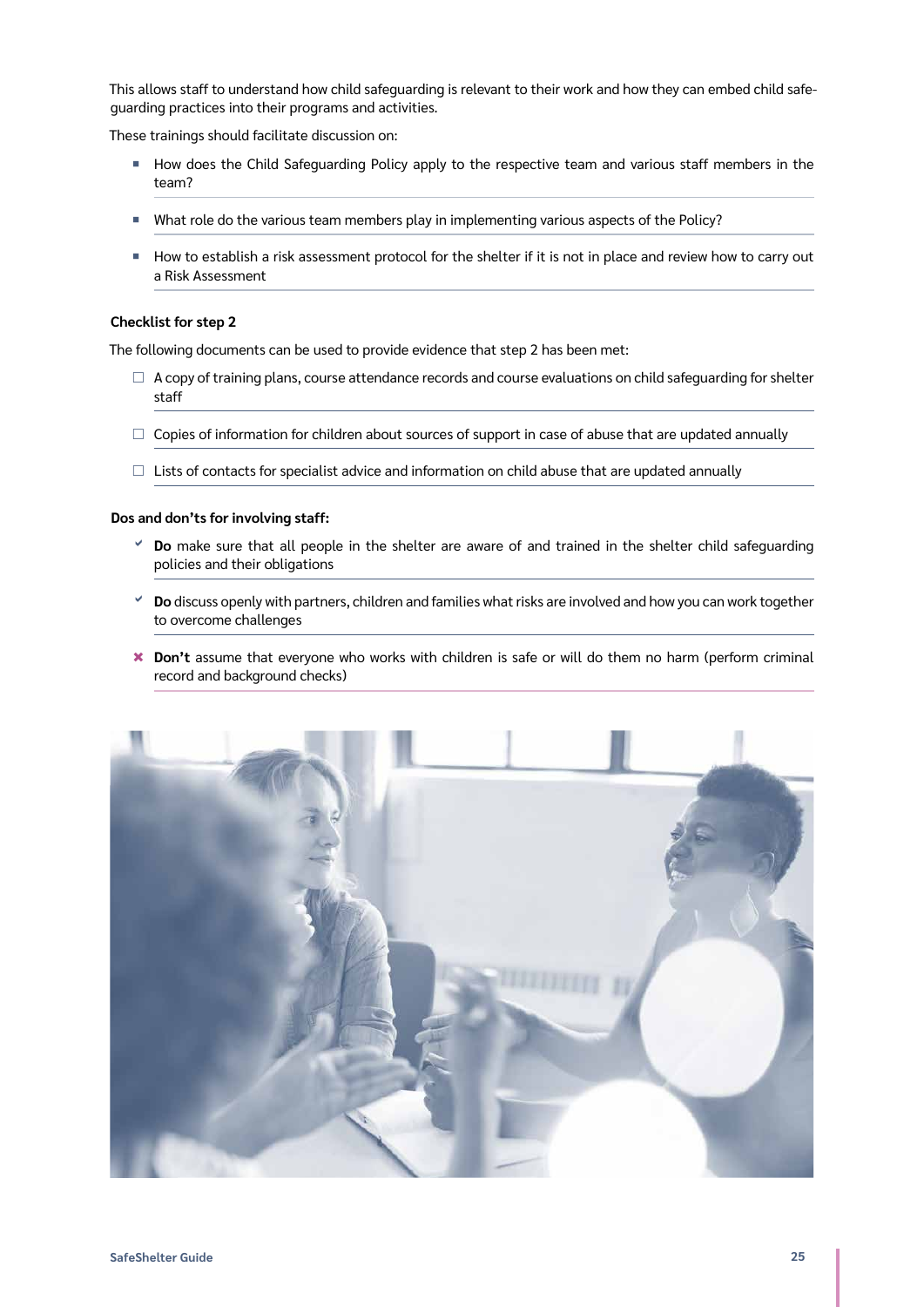#### **Step 3: Implement activities**

Shelter creates a child-safe environment through implementing child safeguarding procedures:

- ¡ A procedure details the safeguarding activities that need to be carried out to fulfil the policy (see Annex 3 for a specific list of activities)
- **•** Safeguarding activities are integrated into existing organisational processes and systems and, where necessary, new procedures introduced
- ¡ Mapping exercises are done to provide information on the legal, social welfare and child protection arrangements
- ¡ Child safeguarding risk assessments and mitigation strategies are integrated into existing risk assessments and a reporting and responding process for incidents and concerns is followed

#### **Checklist for step 3**

The following documents can be used to provide evidence that step 3 has been met:

- $\square$  Documentation exists that shows recorded cases of risk assessments and mitigating strategies
- $\Box$  Reporting flowcharts on what happens when a risk is reported

#### **Dos and don'ts for safeguarding activities:**

- **Do** adopt a strategy of continuous improvement; don't think you will have everything in place immediately, keep a "lessons learned" log
- **Do** your best to ensure the safety and support of the child throughout the process
- \* Don't think that you will prevent all possible abuses; the way you respond to abuse is as important as preventing it

#### **Step 4: Monitor, respond, review**

Shelter monitors and reviews its safeguarding measures:

- Measures and mechanisms are in place for monitoring and review of child safeguarding performance, e.g. review of policy once a year
- Active monitoring, before things go wrong
- Reactive monitoring, after near misses or when things go wrong
- **•** Progress, performance and lessons learned are shared with staff
- **Policies and practices are reviewed at regular intervals, for example once a year**

#### **Checklist step 4**

The following documents can be used to provide evidence that step 4 has been met:

- $\Box$  Self-audit assessments of child safeguarding
	- $\Box$  1. What have been the key achievements in child safeguarding by the organisation?
	- $\Box$  2. What new child safeguarding procedures or measures have been developed and implemented?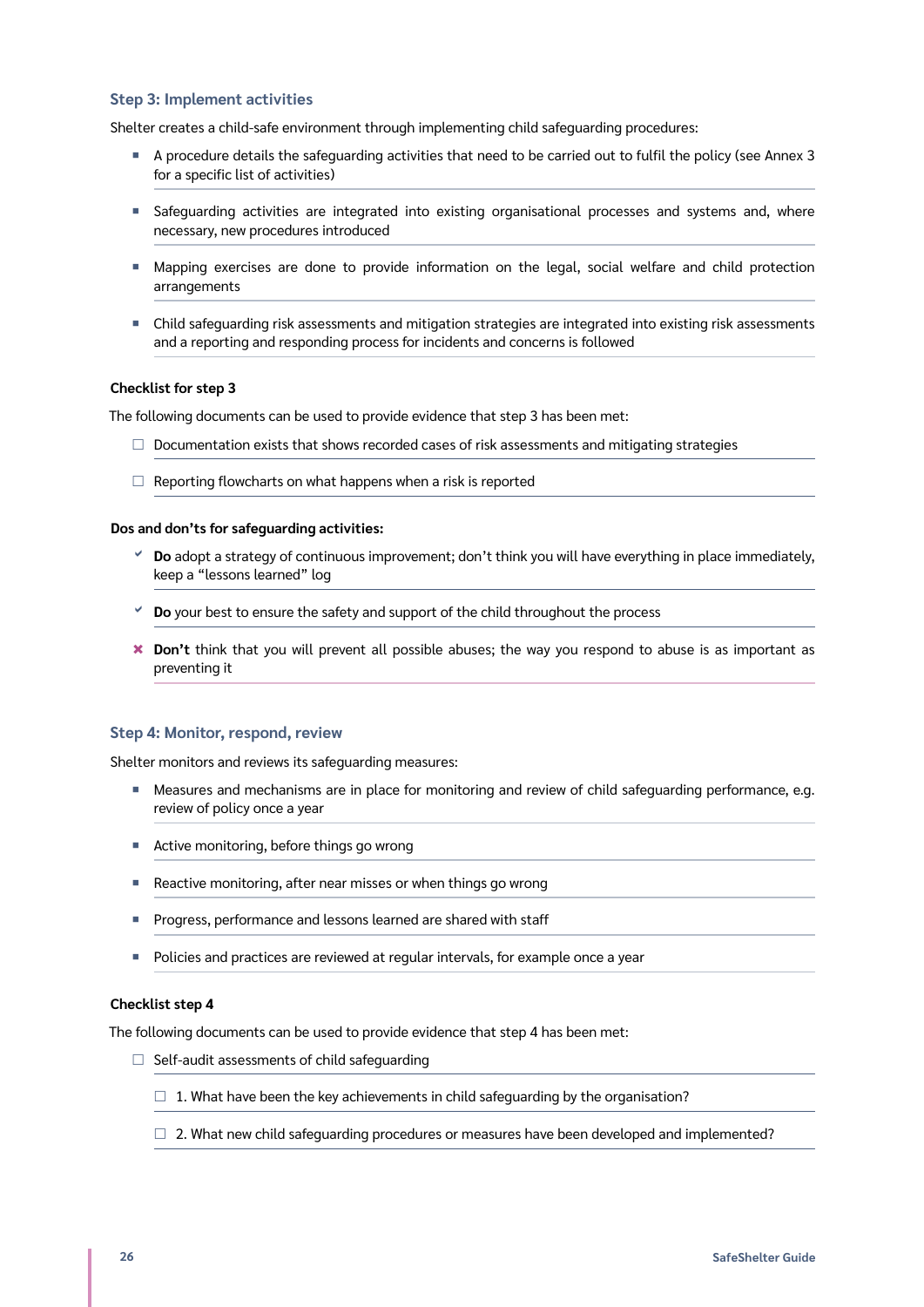- $\Box$  3. What good practice examples in implementing child safeguarding would you like to share? Why did they work well?
- $\Box$  4. What challenges have you faced in implementing child safeguarding policy and procedures?
- $\square$  5. What gaps have been identified in the Partner Capacity Assessment requiring follow up?
- $\Box$  6. Have records been kept for the recruitment and screening of personnel in contact or working with children? Ask to see the records to monitor standards for recruitment and screening
- $\Box$  7. Have you engaged any volunteers for programs or activities? Do they have contact with children and if so how were they recruited and screened?
- $\Box$  8. What, if any, extra support or resources do you need to implement child safeguarding in your shelter
- $\Box$  Child safeguarding annual reports
- £ Obtain the Keeping Children Safe Certification **[www.keepingchildrensafe.global/course-certification/](https://www.keepingchildrensafe.global/course-certification/)**

#### **Dos and don'ts for monitoring**

- **Do** be transparent with your information on child safeguarding and respond appropriately to concerns. Your organisation's credibility depends on it
- It is only through monitoring that you will discover whether your effort has been successful
- <sup>\*</sup> Don't rely on having a policy as a measure of accountability. Being accountable is ensuring that policy is being implemented

#### **Advantages of having a shelter specific policy**

There are multiple advantages to shelters having a specific policy addressing children. These include:

- ¡ Children are better **protected**
- ¡ Organisation staff and associates are better **protected**
- The organisation and its reputation is better **protected**



*"Children in shelters are among the most vulnerable children. Nearly all children have experienced potentially traumatic events and are traumatized. Children are also very flexible and working with them, supporting them, and most importantly listening to them and giving them trust, is indescribably beautiful to experience. We can help them to overcome trauma by just doing the right things with and for them!"* — Women's shelter staff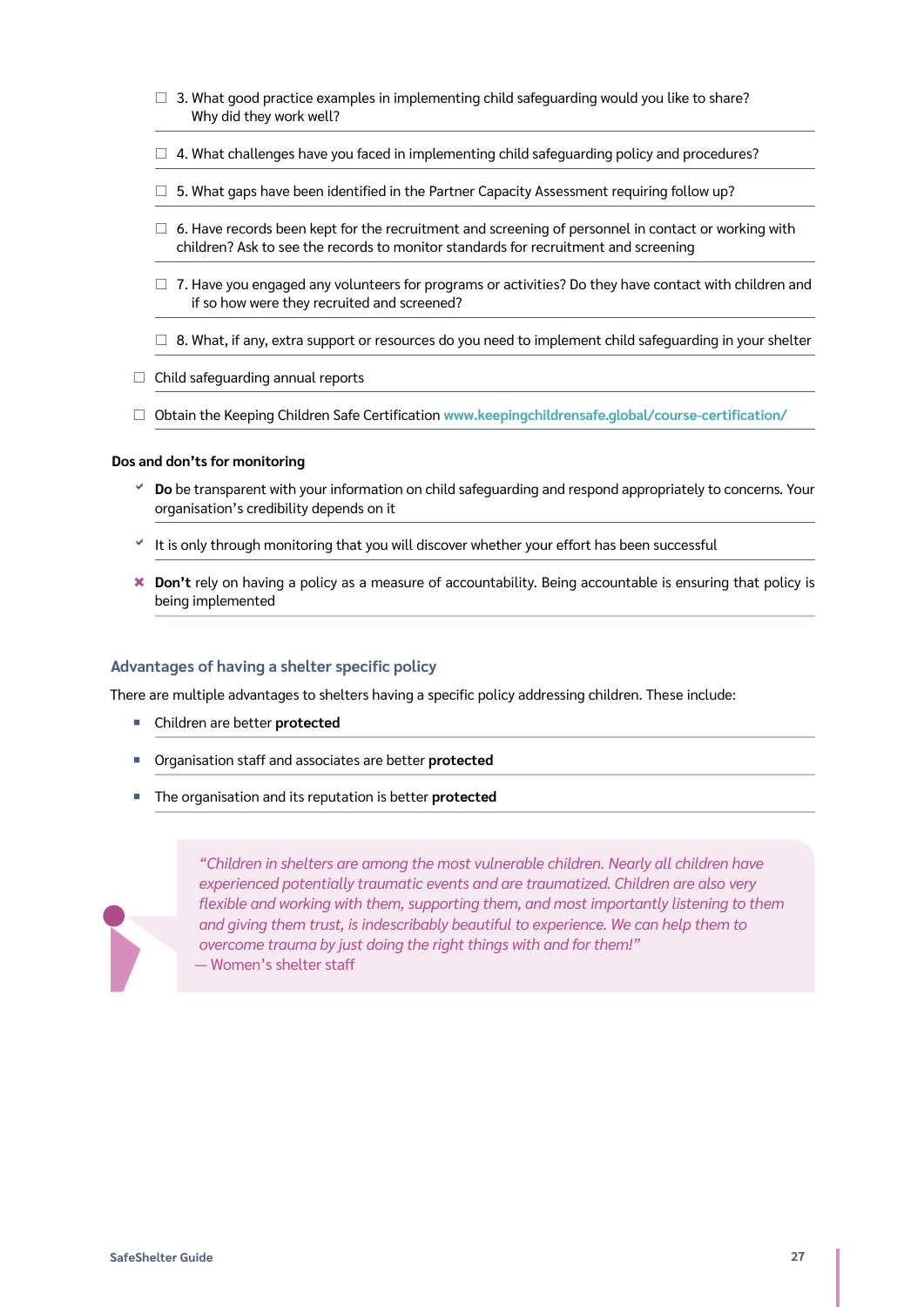#### **Care program in shelters throughout the Netherlands**

Shelters in the Netherlands have a special care programme that has mental health professionals and remedial educationalists at their disposal. The care program is based on a standards framework in the Netherlands for women's shelters and children in shelters. The indicators of the care programme are:

- Guaranteeing acute and long-term safety
- Risk-based care plan
- Recovery and future-oriented care/trauma processing, social-emotional development

When a mother and her children arrive at the shelter, staff members use an established checklist and risk assessment instrument to map the safety risks for the mother and children. The staff provide intensive guidance to mothers with children, including step by step information on how to deal with security issues, for example turn off the use of a mobile phone with, for example, location facilities, block IP addresses when using a computer. This is of primary importance because the mothers are coming from, and are often still, in life-threatening situations, which sometimes also applies to the children. Each mother and her child/ children receive their own supervisor and shadow supervisor within the shelter. The loyalty towards both their parents is almost always clearly present and in these circumstances the attitude of the staff plays an important role. Cases in which mothers are worried about the safety of their children are when there's an agreed face-to-face contact between the children and the fathers. Although these contact moments are almost always in a safe and independent location and are always supervised by shelter staff members of professionals from youth care or child protection, for the mothers it's always scary. Although the children are aware that they cannot disclose the city or location of the shelter, they still are children and happy to see their fathers and would like to tell them everything they are experiencing, like new friends or a new school. These situations are therefore very well planned and prepared for with the mothers.

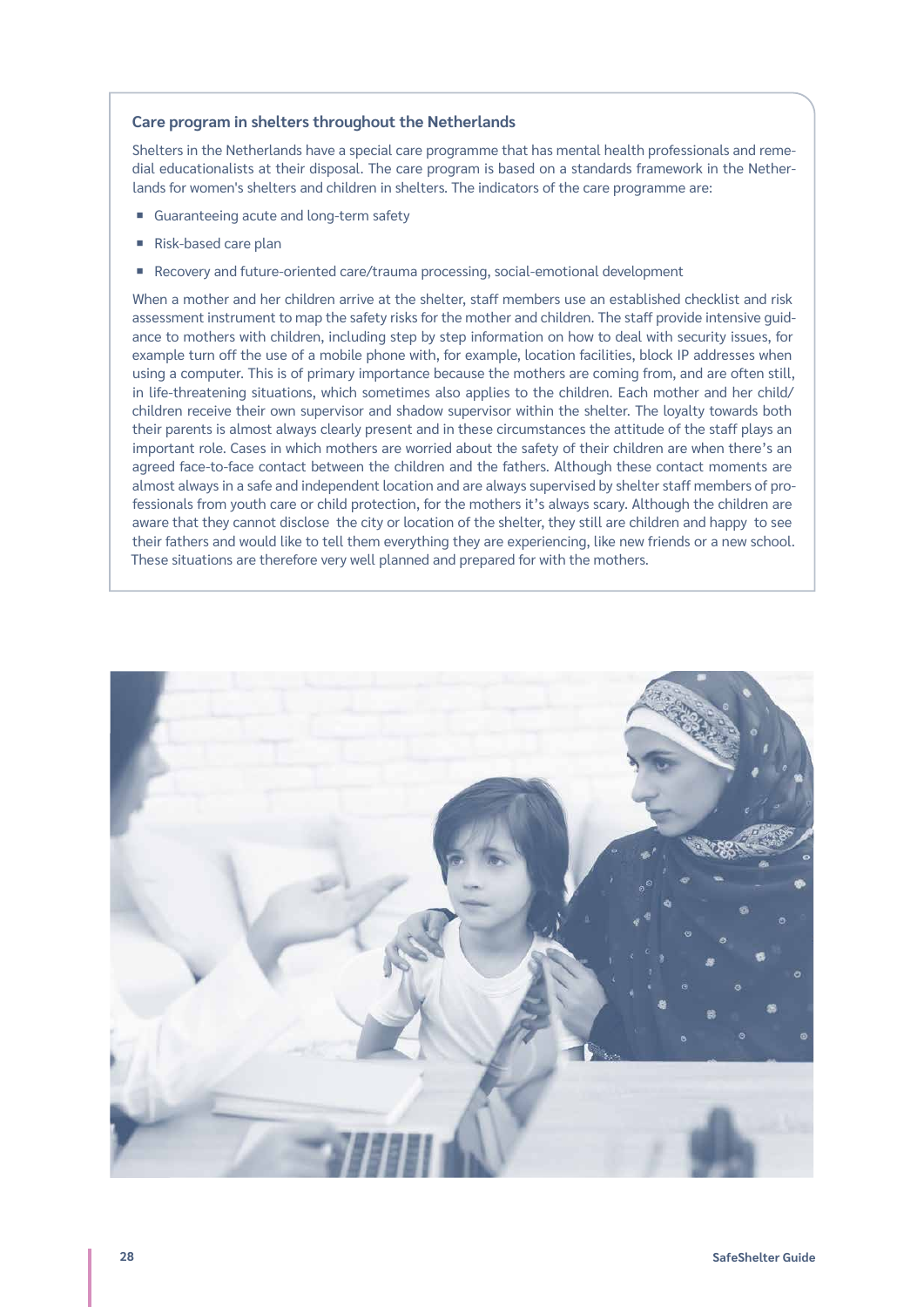<span id="page-28-0"></span>

# Part IV. Resources

**In this section a list of resources is provided to assist staff of women's shelters in their commitment to improve child safeguarding in their shelters.**

# **Resource 1. Child safeguarding self-assessment tool**

Every organization needs to think about the implications of their work, and the safety of the children they are working with, or for.

**Keeping Children Safe (KCS) offers a free, online self-assessment tool** to get a fuller picture of how an organization is doing with regards to child safeguarding, available in English, French, German and Spanish:

#### **[www.keepingchildrensafe.global/your-self-assessment/](https://www.keepingchildrensafe.global/your-self-assessment/)**

The self-assessment tool consists of five sections and takes about 30 minutes to complete. The results are then e-mailed to the respondent with advice about actions to take to ensure children are kept safe. The results are confidential and can be discussed with KCS for further guidance.

Preventing harm to children in organizations takes more than policies and procedures, it requires leadership, accountability and culture change. It means listening to children and transforming the entire mission of your organization to put their rights, dignity, and safety at the heart of every decision. — KCS statement

**Oak Foundation Child Safeguarding Policy and video:**

**[oakfnd.org/values-mission-history/child-safeguarding/](https://oakfnd.org/values-mission-history/child-safeguarding/)**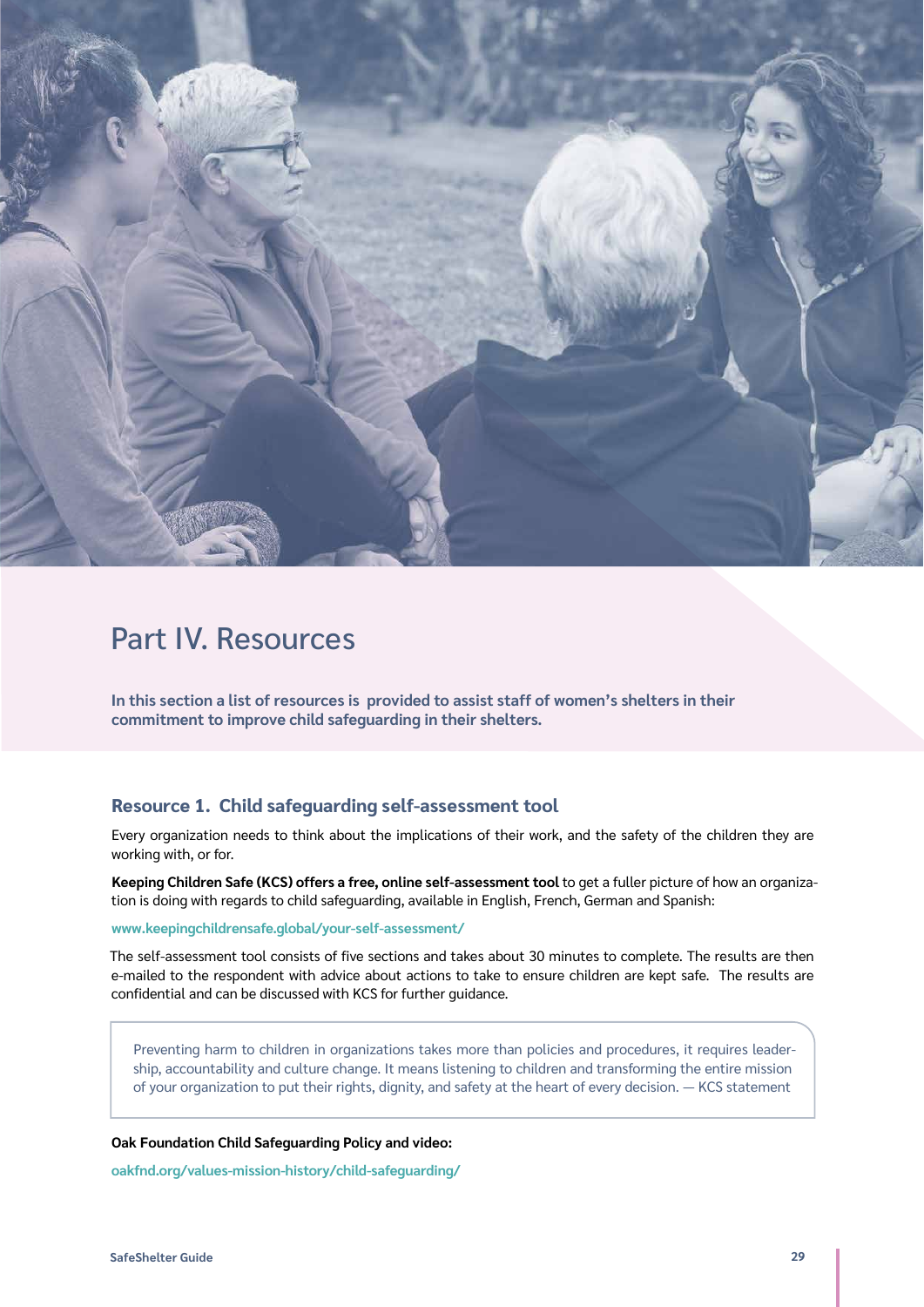# <span id="page-29-1"></span><span id="page-29-0"></span>**Resource 2. Examples of child safeguarding policies**

Here are a range of different child safeguarding policies from non-governmental organisations working with children:

- UNICEF Policy on Conduct Promoting the Protection and Safeguarding of Children **[www.unicef.org/supply/documents/policy-conduct-promoting-protection-and-safeguarding-children](https://www.unicef.org/supply/documents/policy-conduct-promoting-protection-and-safeguarding-children)**
- Comic Relief's safeguarding framework / Interview with Karen Walker-Simpson, Head of Safeguarding, Comic Relief **[audiovisual.ec.europa.eu/en/video/I-183103](https://audiovisual.ec.europa.eu/en/video/I-183103)**
- Empowering children foundation Child Protection Policy
- **[fdds.pl/\\_Resources/Persistent/d/4/5/2/d452533e17e1cc1f537e4e3ebf6492d55b13ab50/Child%20](https://fdds.pl/_Resources/Persistent/d/4/5/2/d452533e17e1cc1f537e4e3ebf6492d55b13ab50/Child%20Protection%20Policy.pdf) [Protection%20Policy.pdf](https://fdds.pl/_Resources/Persistent/d/4/5/2/d452533e17e1cc1f537e4e3ebf6492d55b13ab50/Child%20Protection%20Policy.pdf)**
- Terre des Hommes child safeguarding policy (EN, FR, DE, ES) **<https://www.tdh.ch/en/media-library/documents/child-safeguarding-policy>** Interview with Tudor Rosu, Regional Resource Mobilisation Manager, Terre des Hommes **[audiovisual.ec.europa.eu/en/video/I-183111](https://audiovisual.ec.europa.eu/en/video/I-183111)**
- ¡ ARSIS safeguarding children and youth policy procedures **[www.arsis.gr/wp-content/uploads/NEW-ARSIS-CHILDREN-AND-YOUTH-SAFEGUARDING-POLICY-AND-](http://www.arsis.gr/wp-content/uploads/NEW-ARSIS-CHILDREN-AND-YOUTH-SAFEGUARDING-POLICY-AND-PROCEDURES-Final.pdf)[PROCEDURES-Final.pdf](http://www.arsis.gr/wp-content/uploads/NEW-ARSIS-CHILDREN-AND-YOUTH-SAFEGUARDING-POLICY-AND-PROCEDURES-Final.pdf)**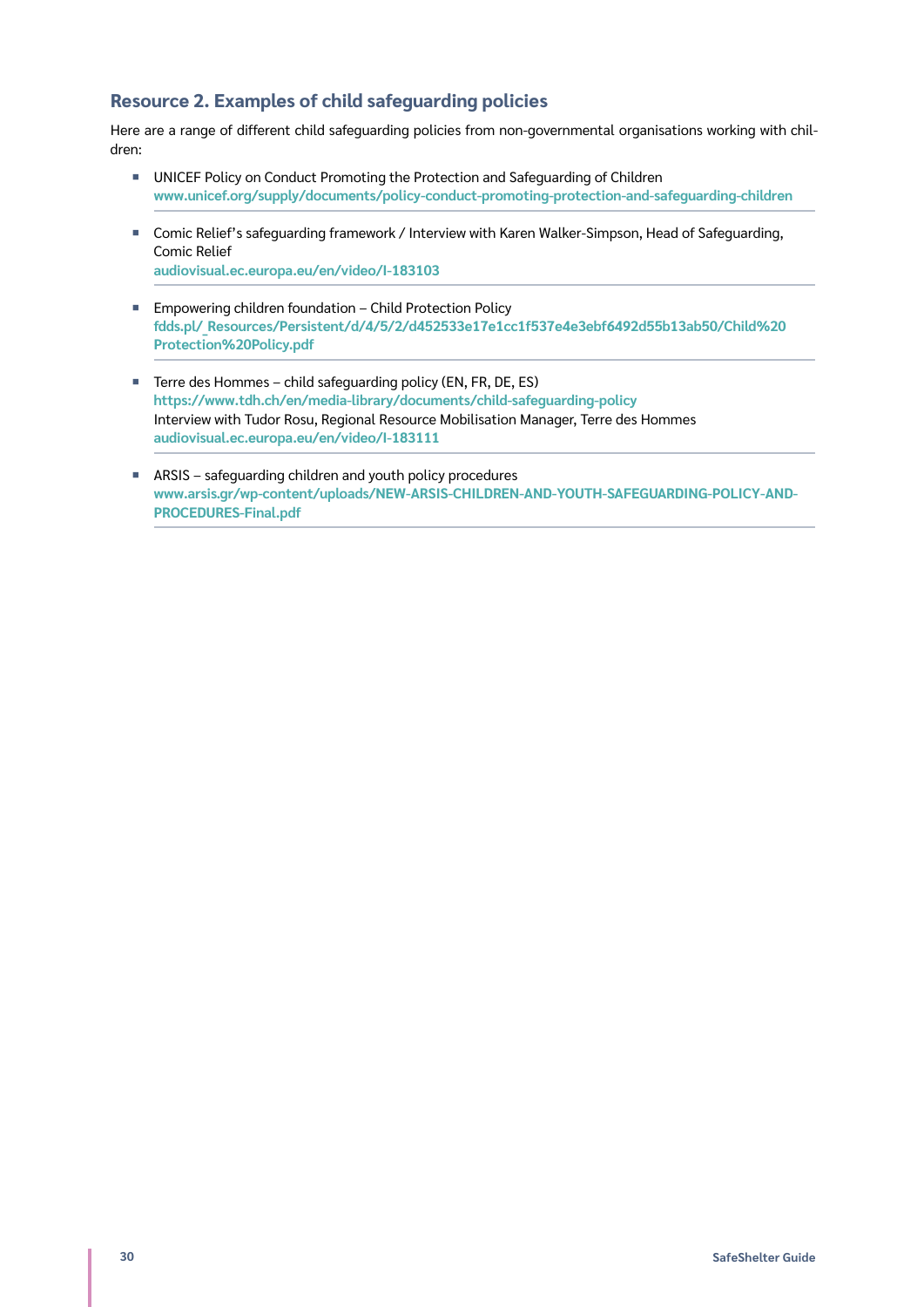# <span id="page-30-1"></span><span id="page-30-0"></span>**Resource 3. Child safeguarding policy implementation plan**

|                  | <b>Actions</b>                                                                                                                                                                                                                   | <b>Timeframe</b> | <b>Staff Name</b> | <b>Responsibilities</b>                                                                                                                                           |  |
|------------------|----------------------------------------------------------------------------------------------------------------------------------------------------------------------------------------------------------------------------------|------------------|-------------------|-------------------------------------------------------------------------------------------------------------------------------------------------------------------|--|
|                  | Step 1. Write the policy                                                                                                                                                                                                         |                  |                   |                                                                                                                                                                   |  |
| 1.1              | Policy is written with input from all staff                                                                                                                                                                                      |                  |                   |                                                                                                                                                                   |  |
| 1.2              | Policy is approved by shelter director/<br>board                                                                                                                                                                                 |                  |                   |                                                                                                                                                                   |  |
| 1.3              | Policy is shared with all staff                                                                                                                                                                                                  |                  |                   |                                                                                                                                                                   |  |
| 1.4              | Policy is shared with all stakeholders<br>and promoted                                                                                                                                                                           |                  |                   |                                                                                                                                                                   |  |
|                  | Step 2. Involve staff                                                                                                                                                                                                            |                  |                   |                                                                                                                                                                   |  |
| 2.1              | All staff have reviewed the Policy and<br>provided input                                                                                                                                                                         |                  |                   | Identify child safeguarding<br>learning needs (for example<br>via appraisal system) and<br>ensure they are met.                                                   |  |
| $2.2\,$          | All staff have signed the Code of<br>Conduct                                                                                                                                                                                     |                  |                   |                                                                                                                                                                   |  |
| 2.3              | A person is designated as the<br><b>Safeguarding Contact Point</b>                                                                                                                                                               |                  |                   | Acts as a focal point for<br>receiving information<br>Responds quickly to any<br>request for information or                                                       |  |
|                  |                                                                                                                                                                                                                                  |                  |                   | concern.                                                                                                                                                          |  |
|                  |                                                                                                                                                                                                                                  |                  |                   | Assesses the risk                                                                                                                                                 |  |
|                  |                                                                                                                                                                                                                                  |                  |                   | Ensures that all information<br>regarding incidents is<br>recorded appropriately                                                                                  |  |
| 2.4              | New staff receive a training on child<br>safe-quarding and review the Policy                                                                                                                                                     |                  |                   |                                                                                                                                                                   |  |
|                  | Step 3: Implement safeguarding activities                                                                                                                                                                                        |                  |                   |                                                                                                                                                                   |  |
| 3.1              | A manual is created with step-by-step<br>guid-ance on how to proceed in cases of<br>concerns or suspicion of safeguard-ing                                                                                                       |                  |                   | Identify areas of risk and<br>up-date them regularly.                                                                                                             |  |
|                  | issues inside and outside of the shelter                                                                                                                                                                                         |                  |                   | Put mechanisms in place to<br>manage and decrease risks.                                                                                                          |  |
| 3.2              | Staff recruitment and selection<br>procedure comply with the Policy                                                                                                                                                              |                  |                   |                                                                                                                                                                   |  |
| 3.3 <sub>1</sub> | Risk assessment and management is<br>practiced in all activities involving direct<br>contact with children                                                                                                                       |                  |                   |                                                                                                                                                                   |  |
| 3.4              | Ensure that the children and families<br>in the shelter are aware of the Child<br>Safeguarding Policy and know what<br>behaviours they can expect from staff,<br>collaborators and visitors and who to<br>inform of any concerns |                  |                   |                                                                                                                                                                   |  |
|                  | Step 4: Monitor, respond, review                                                                                                                                                                                                 |                  |                   |                                                                                                                                                                   |  |
| 4.1              | Child Safeguarding contact point<br>performs an annual review of the Policy<br>with management                                                                                                                                   |                  |                   | Set up systems to monitor<br>the degree to which child<br>safe-guarding policy<br>guidelines have been<br>incorporated into activities.                           |  |
| 4.2              | Each safeguarding case is responded<br>to within 24 hours and risk assessment<br>performed to prevent such an event<br>from happening again                                                                                      |                  |                   | Set systems in place to<br>moni-tor staff behaviours,<br>attitudes and perceptions.<br>Address concerns<br>specifically and generally<br>through ongoing meetings |  |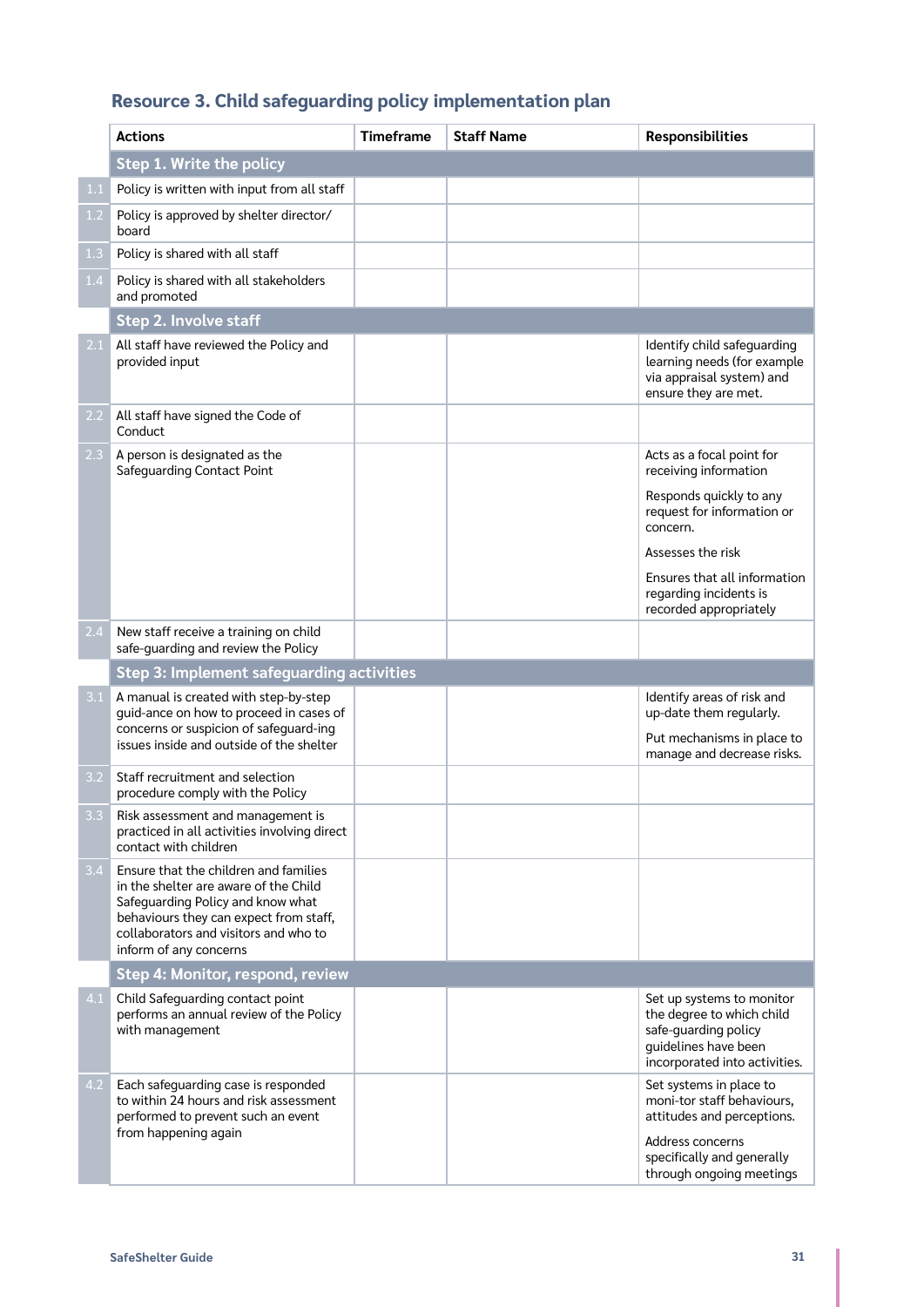# <span id="page-31-0"></span>**Resource 4. Child safeguarding training agenda**

*Adapted from Source: Oxfam Australia CS Toolkit*

#### **1. Welcome and key messages**

The training session is to inform participants about the importance of a child safeguarding policy for your shelter. It is about being preventative and for participants to understand the role they play in making each shelter a child safe space. The training session will be an opportunity for participants to ask questions, share their knowledge and experience in a safe and supportive learning environment.

In providing training and support for shelter staff consider the following:

- ¡ Acknowledge this is a sensitive topic and may be triggering for some of the participants; so, if this is the case, a participant can take time out or talk to someone
- The training is about everyone working together to keep children safe
- Start with the positive These discussions are not about criticising people but celebrating what we do well to protect children and looking for ways to make it even better
- ¡ Do not judge or criticise lead the discussion from positive practices to those which "could be improved" to enhance child safeguarding or those which "we need to think about how they impact on children"
- ¡ Offer constructive criticism and suggestions for improvements if you identify feedback from a participant that you feel does not represent good practice
- Emphasise we are all in a constant process of learning from others and that it is healthy to discuss different ideas for the benefit of children
- Acknowledge that culture is not static it changes. Give an example of something that used to be commonplace within your culture some years ago but which has since changed for the better and the previous practice is now considered to be old-fashioned
- ¡ Provide national, regional and international child rights agreements that the country has ratified, including case confidentiality and limits to data confidentiality when dealing with issues of child protection

#### **2. What is child safeguarding?**

- ¡ Definitions "child" and "child safeguarding"
- ¡ Unpack the concepts of "working with children" and "contact with children"
- Why Child Safeguarding is important
	- **Child Safeguarding is a preventative and proactive measure to keep children safe**
	- **Child Safeguarding is a shared responsibility**
	- **Child safeguarding includes awareness, prevention, responding and reporting**

#### **3. 4 Steps to child safeguarding in a shelter**

For shelter staff to understand the purpose and key principles of the Policy and how it applies to all areas of programs and activities.

#### **4. Role of the child safeguarding contact point in the shelter**

Participants to have a clear understanding of the role and responsibilities of this lead or contact point.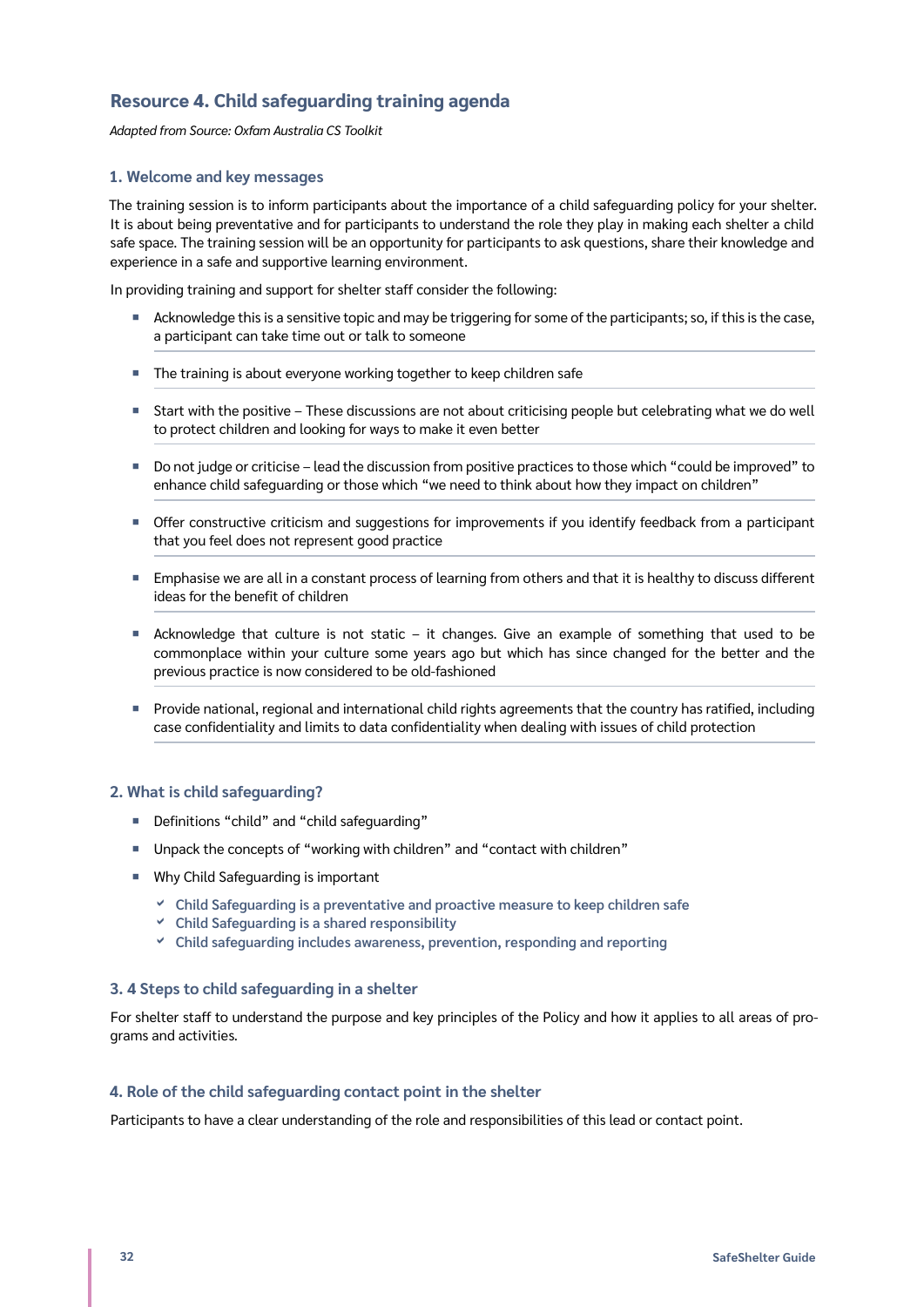#### **5. Child safeguarding reporting process**

Raise any type of concern in a confidential and professional way: this is the right things to do to keep children safe. Participants to feel confident how their concern will be handled by the organization and that any investigation will give everyone the right to have their say.

Training exercise: ask the participants to discuss and present what they think should be in an incident reporting form around child safeguarding?

#### **6. Child safeguarding implementation plan**

Participants to develop ways in which they can implement child safeguarding into their area of work using the Implementation Plan (see **[Resource 3](#page-30-1)**).

#### **7. Conclusion**

Participants have the opportunity to raise any final questions or comments from the training session.

Free online resource: Child Safeguarding Self-Assessment Tool from Keeping Children Safe:

#### **[www.keepingchildrensafe.global/your-self-assessment/](https://www.keepingchildrensafe.global/your-self-assessment/)**

Tool to conduct a self-assessment on their organization, to gain an understanding of how to conduct a child safeguarding risk assessment and what tools to use. Available in English, French, German and Spanish.

Participants should leave the training session feeling they can contribute to each shelter being a child safe organization in a preventative and positive way.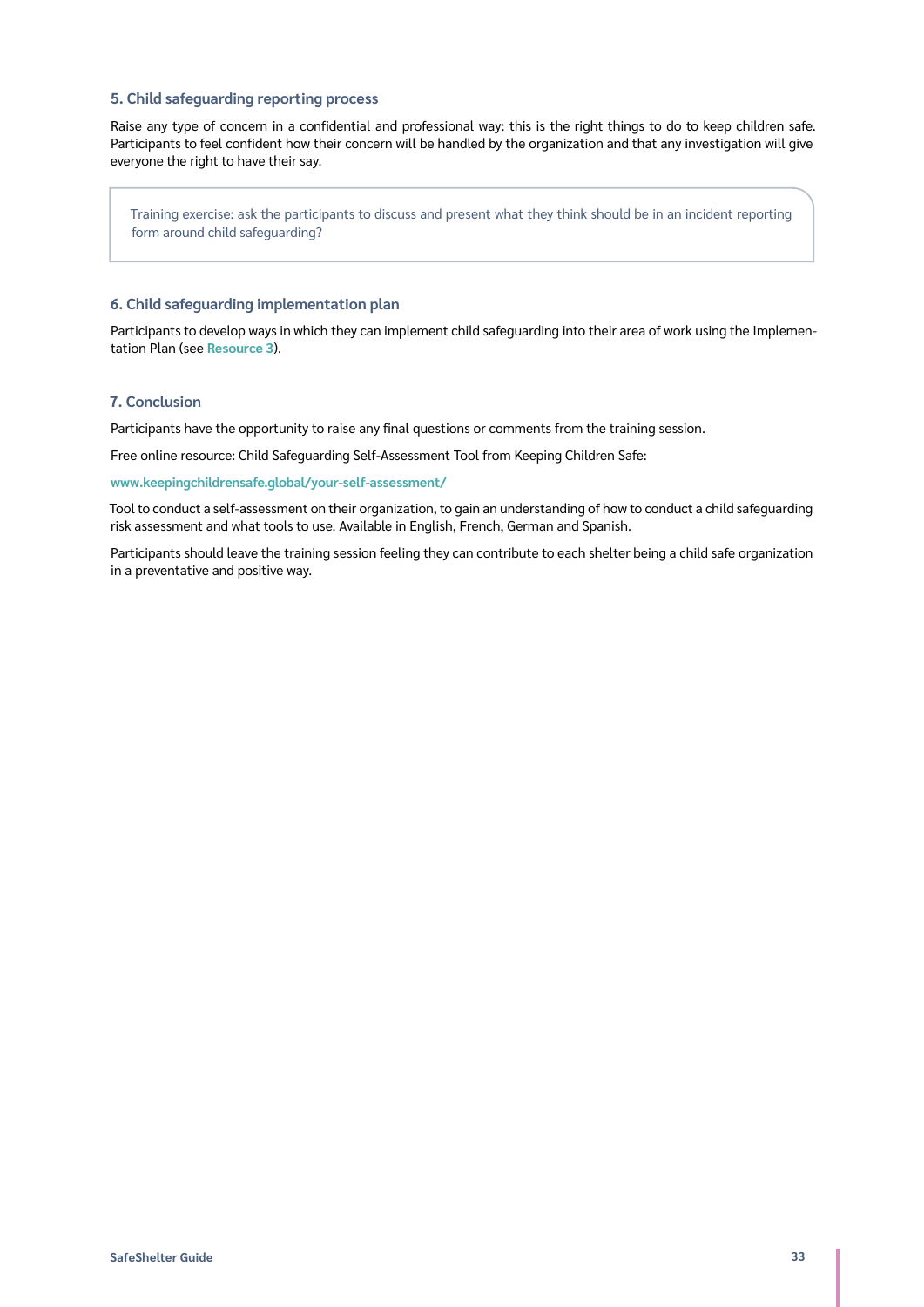# <span id="page-33-1"></span><span id="page-33-0"></span>**Resource 5. Recruitment of shelter staff with focus on child safeguarding**

When evaluating applicants for working at the shelter, ask questions to:

- Test their levels of awareness in relation to the problem of child abuse and exploitation and the risks to children relevant to the position applied for
- Test their understanding of the Child Safeguarding Policy and Code of Conduct received prior to the interview, the applicant's commitment to the principles and values in the child safeguarding approach, and their ability to conduct themselves in a way that is consistent with these standards
- ¡ Gather as far a possible a sense of the applicant's personal and professional values and practices in relation to work with children and contact with children generally
- ¡ Assess whether applicants understand the position of trust they hold and the importance of always acting in the best interests of children at all times
	- **Ensure that a criminal record check is carried out and clear prior to recruiting to post**

**Reference checking** is an important part of the screening process. It allows hiring managers to probe any outstanding questions you may have about your preferred applicants. It is important to ask referees for examples of behaviour which support the applicant's suitability for a position. All reference checks should be verbal, and you should verify the identity of the referee and their relationship to the applicant.

#### **Sample questions** *(source Oxfam Australia):*

Direct and challenging questions encourage self-selection (i.e. applicants withdrawing themselves from the process) and may assist the interview panel to assess the attitude of the applicant towards children and dealing with children. The exact questions should be adapted to suit the type/level of seniority of the position being applied for.

#### **Awareness and understanding of being a child safe organization**

- What are the essential components of child safequarding in a shelter? Do you agree that a Child Safequarding Policy is important in the context of shelter work? What relevance do you believe it has to your role?
- ¡ What do you think working in a child safe organization means?
- What motivates you to work in a shelter, in this particular program?
- ¡ What boundaries are important when in contact with children?
- Please provide me with an example of how to interact safely with children.

#### **Child focused questions**

- What are some of the main rights of children?
- ¡ In your role, you will be required to work with children. Are there any age groups you feel more or less comfortable working with? (Asking follow-up questions about why an applicant has a strong preference can help you determine if there is cause for concern)
- How are children residing in a shelter vulnerable?
- How would you create a child safe and friendly space for an activity for children?

#### **Accountability**

¡ If you were concerned about the actions or behaviour of a co-worker/partner staff/visitor towards children, how would you respond?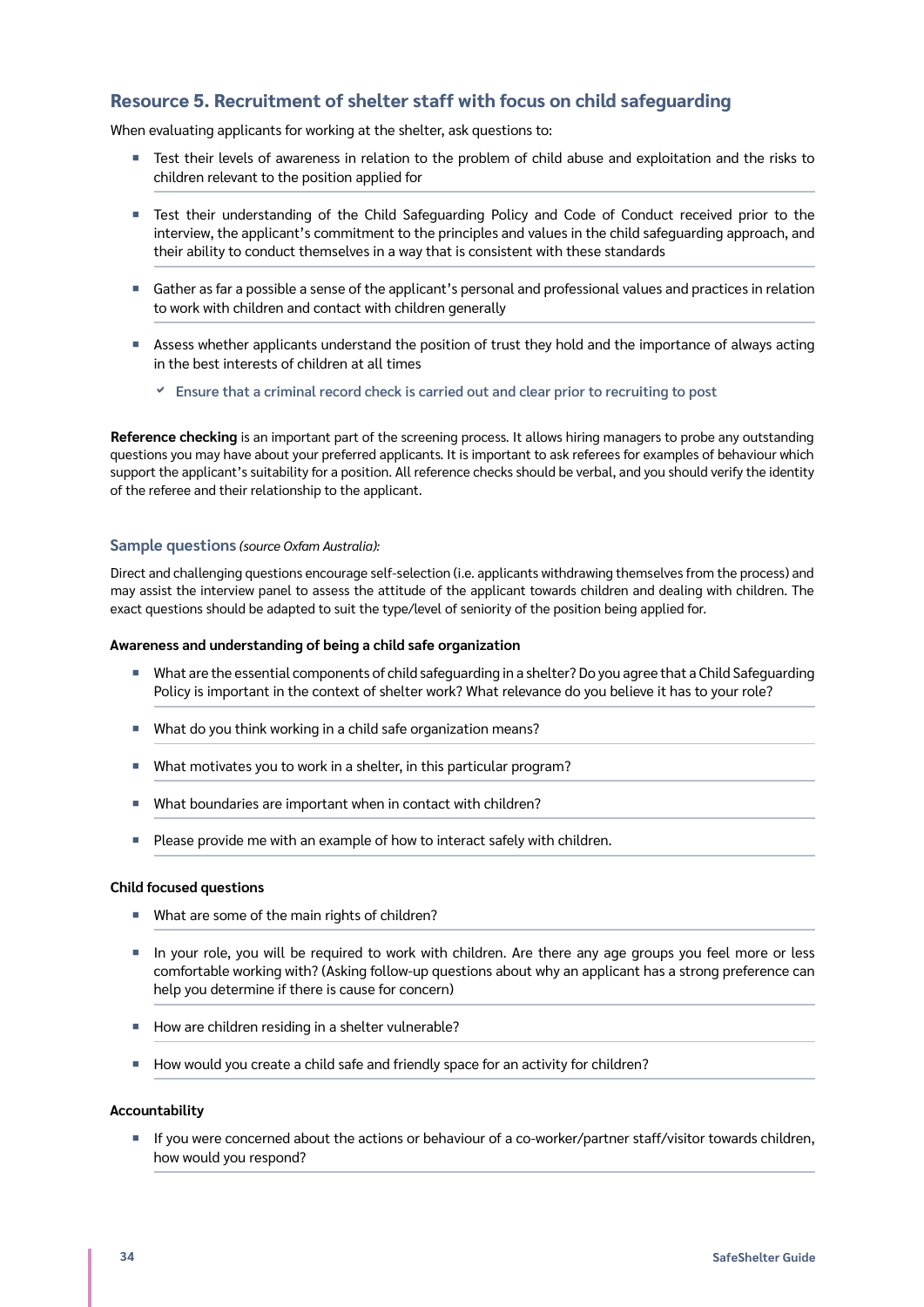- Have you ever worked anywhere where a colleague abused a child? What happened and how was it handled? What did you think of the way it was handled? Would you have handled it differently yourself?
- ¡ What have you done when a colleague/friend has broken a rule, procedure or code of conduct?
- What would you do in a particular situation? (Set up scenarios that involve potential concerns, boundary issues, or child/youth policies and interactions to assess the applicant's response. Be concerned if applicants disregard the organization's policies and procedures or handle a situation poorly)

#### **Previous experience working in community/contact with children**

- Have you worked/volunteered in a similar position before where you had contact with children in the community? What did you like about it? What did you find difficult?
- Tell me about a time you worked closely in communities or in the field and the position required you to interact with community members, including youth and children.

#### **Personal values and qualities**

- ¡ What strengths in working with children do you bring from your community, family and/or cultural background?
- ¡ What qualities have you observed in others that you have admired, particularly in regard to their work with or care of children?
- What do you think makes a good community leader or role model for children and youth?